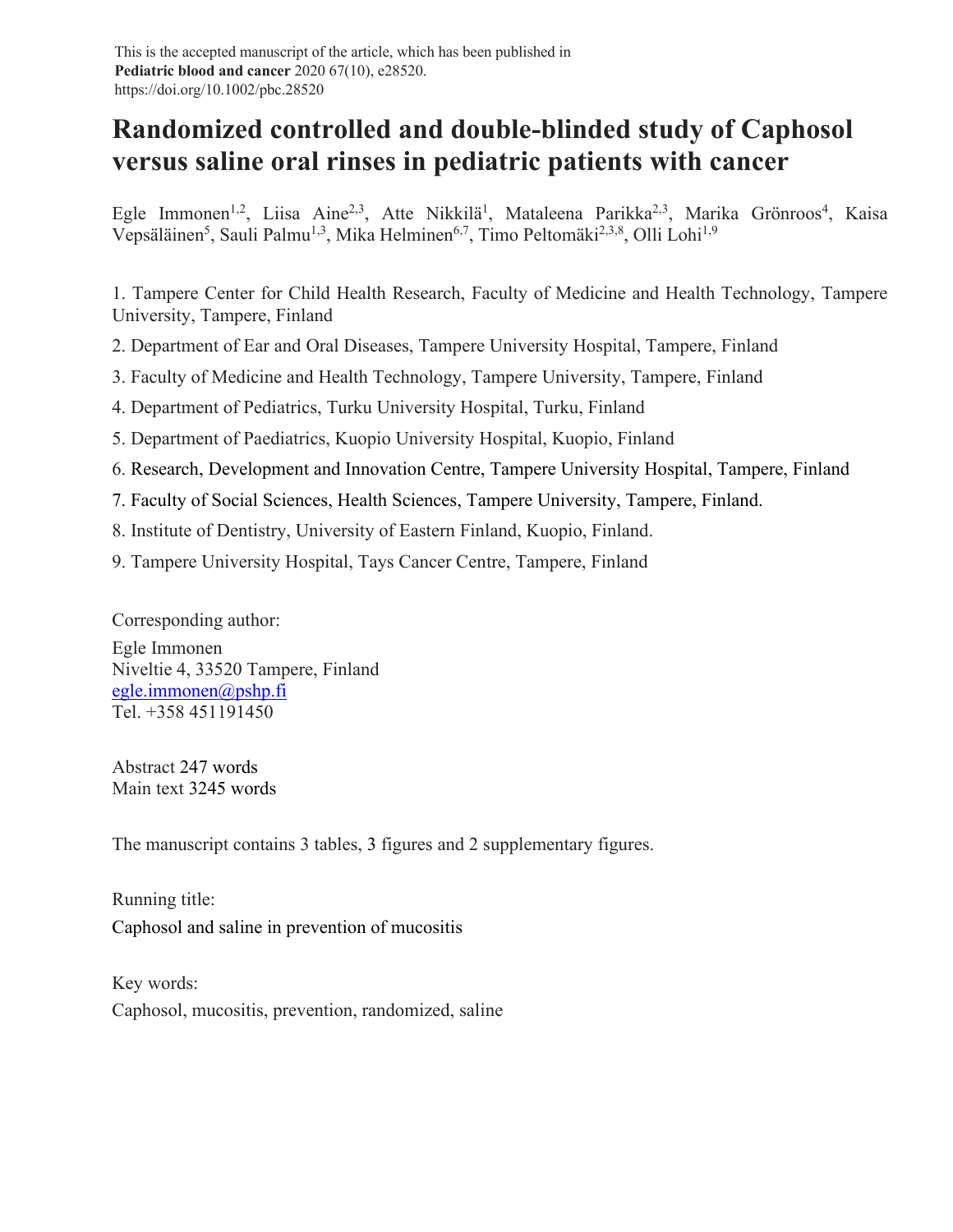Abbreviations:

| OM            | Oral mucositis                                                |
|---------------|---------------------------------------------------------------|
| WHO           | World Health Organisation                                     |
| <b>ChIMES</b> | Children's International Mucositis<br><b>Evaluation Scale</b> |
| <b>SCT</b>    | Stem cell transplantation                                     |
| <b>OMAS</b>   | Oral Mucositis Assessment Scale                               |
| OAG           | Oral Assessment Guide                                         |
| <b>MASCC</b>  | Multinational Association of Supportive<br>Care in Cancer     |
| <b>ISOO</b>   | International Society of Oral Oncology                        |
| <b>LOESS</b>  | Locally estimated scatterplot smoothing                       |
| <b>AUC</b>    | Area under curve                                              |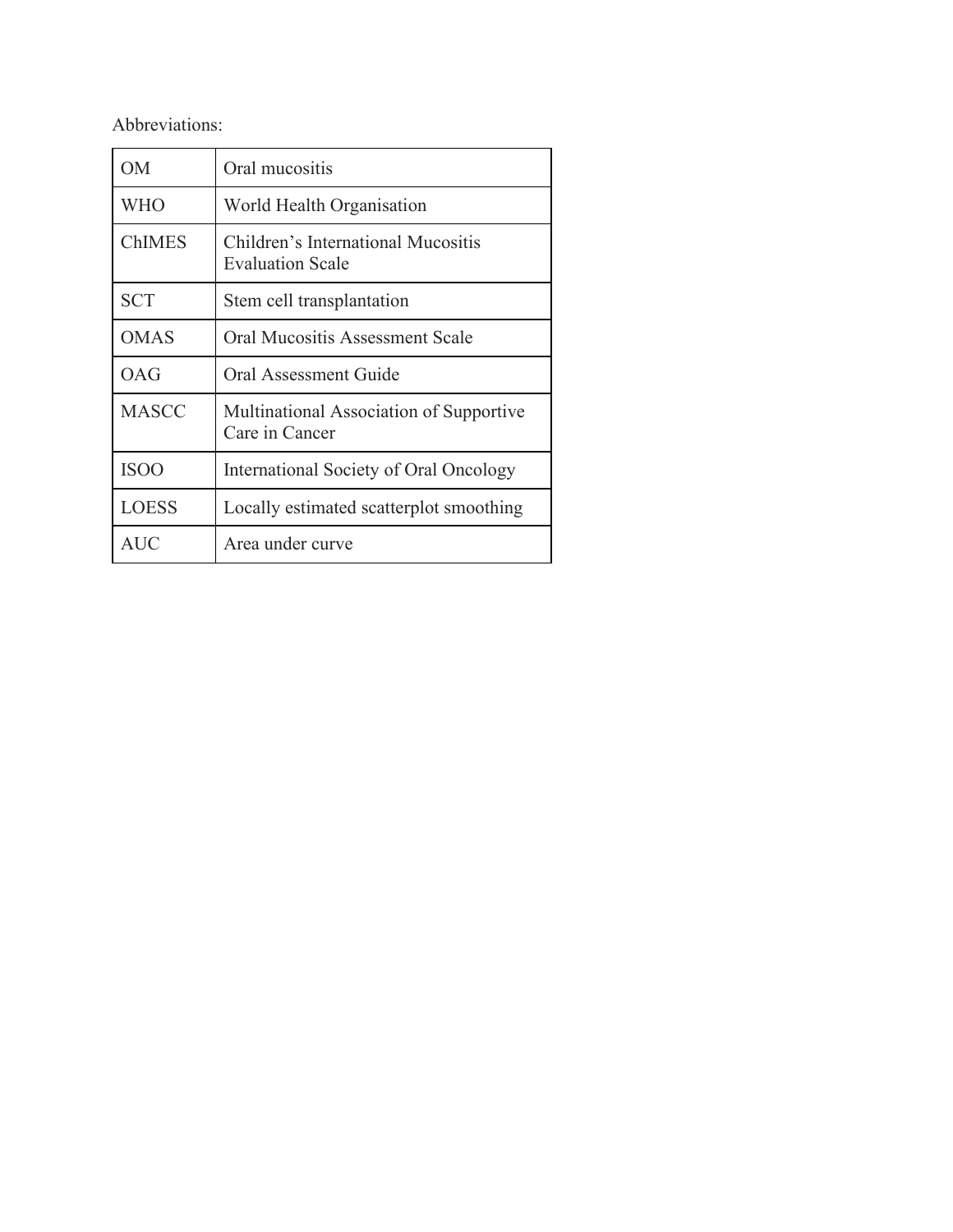## **Abstract**

**Background:** Oral mucositis (OM) is a significant side-effect of cancer treatment. The purpose of this study was to compare topically administered Caphosol to saline oral rinses in the prevention of mucositis in pediatric cancer patients undergoing chemotherapy.

**Procedure:** A controlled, double-blinded and randomized clinical study recruited patients between 2 to 17.99 years of age who were diagnosed with a malignancy and were receiving either high-dose methotrexate, anthracycline or cisplatin chemotherapy (NCT0280733). All patients received two sevenday cycles of the mouth rinses, i.e. one cycle of Caphosol and one cycle of saline in a randomized order. Oral changes and symptoms were evaluated using the World Health Organisation (WHO) toxicity scale and the Children's International Mucositis Evaluation Scale (ChIMES) scale. The primary endpoint was the frequency and severity of OM and oral symptoms.

**Results:** A total of 56 patients were recruited to the study, of whom 45 were randomized, with a median age of 6.5 years (range 2.1 to 17.1 years). No cases of severe OM were observed. Grade ≥3 oral symptoms were present at least once in 6 (13%) patients during the Caphosol cycle and 13 (29%) patients during the saline cycle (p=0.12). The peak of symptom scores was evident at around day 4 to 7 after administration of the chemotherapy with no marked differences between the rinse solutions. Multivariable regression analysis did not indicate a benefit of using Caphosol over the saline solution.

**Conclusions:** Caphosol rinse was not superior to saline in preventing OM or associated symptoms.

#### **Key words:**

Caphosol, mucositis, prevention, randomized, saline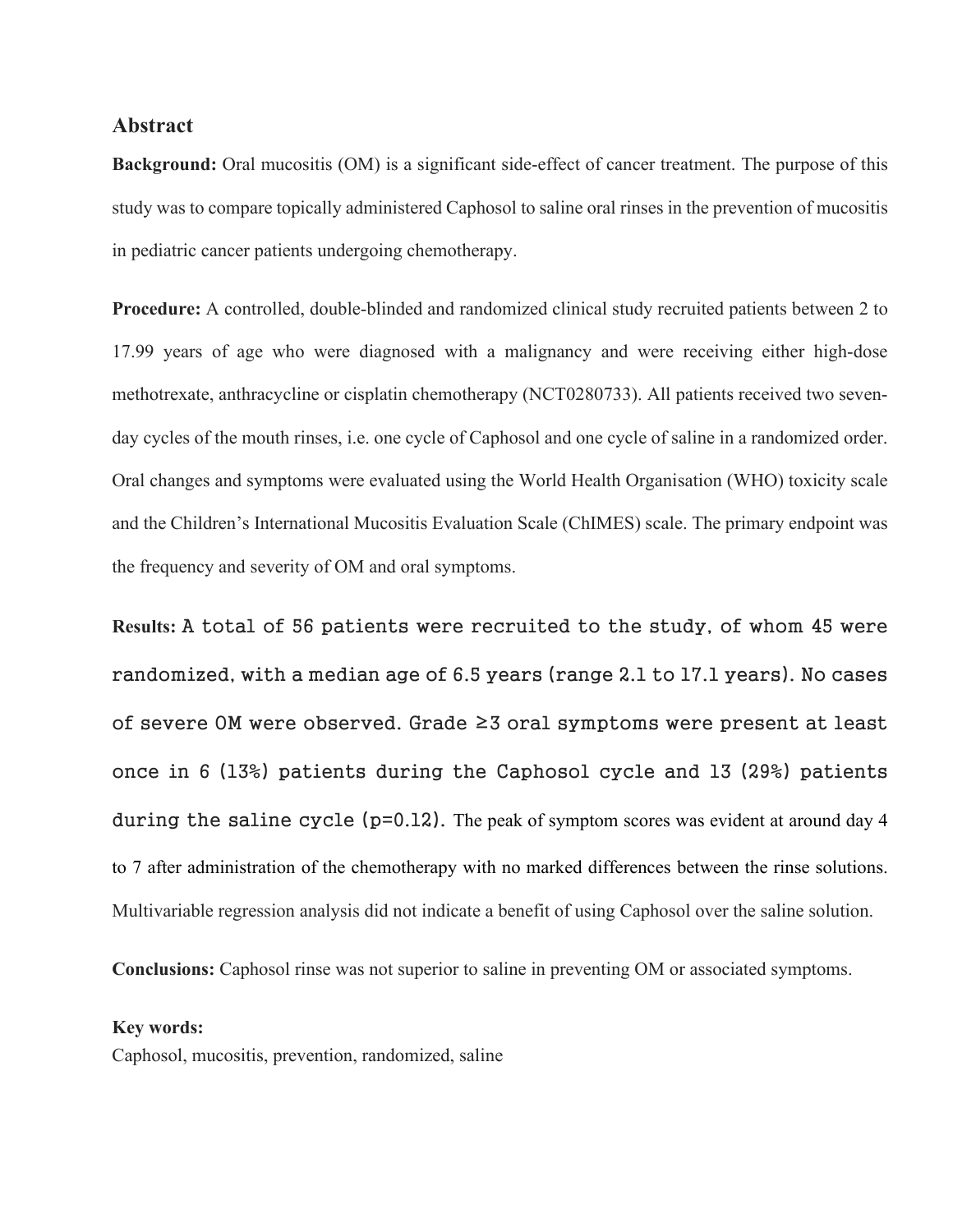#### **Introduction**

Oral mucositis (OM) is a painful inflammation that is caused by mucosa-breaking cytotoxic drugs or local radiotherapy to the neck and head region in cancer patients.<sup>1</sup> Children with hematological malignancies such as acute leukemias, advanced lymphomas, bone sarcomas and those undergoing stem cell transplantation (SCT) are at higher risk for developing OM.2 Drugs considered the most harmful to oral mucosa include anthracyclines (e.g. doxorubicin), methotrexate, etoposide, cytarabine, and cyclophosphamide.<sup>3</sup> OM has an incidence of approximately 20-40% in the adult population undergoing chemotherapy.<sup>4</sup> Some studies have suggested that oral mucosal side effects occur more frequently in children compared to adults with cancer and that the rate may be as high as 90% among children less than 12 years old. $5-7$ 

OM is characterized by generalized erythematous, erosive and ulcerative lesions.<sup>8</sup> Many of the normal defence mechanisms are compromised in patients undergoing cancer therapy, who are thus predisposed to higher risk for bacteremia, fungal infection and sepsis.<sup>9</sup> OM in cancer patients may necessitate the use of parenteral nutrition and can lead to infection, pain and discomfort for the patients.10 Previous studies have shown that patients with OM have also increased risk for mood disturbances, anxiety and depression.<sup>11</sup> OM is a significant side effect of cancer treatment in pediatric oncology patients. Traditionally, several control measures have been undertaken to prevent and treat OM, such as rinses or gels combining antiseptic/anti-mycotic/anesthetizing agents. Recently, the use of the Caphosol (Jazz Pharmaceuticals plc) solution has gained popularity.<sup>12</sup> Caphosol is a super-saturated Ca(2+)/PO(4)(3-) containing mouth rinse that is suggested to enhance healing of the mucosal

signalling pathways resulting in reduced inflammation, and activation of mucosa healing and epithelial proliferation.13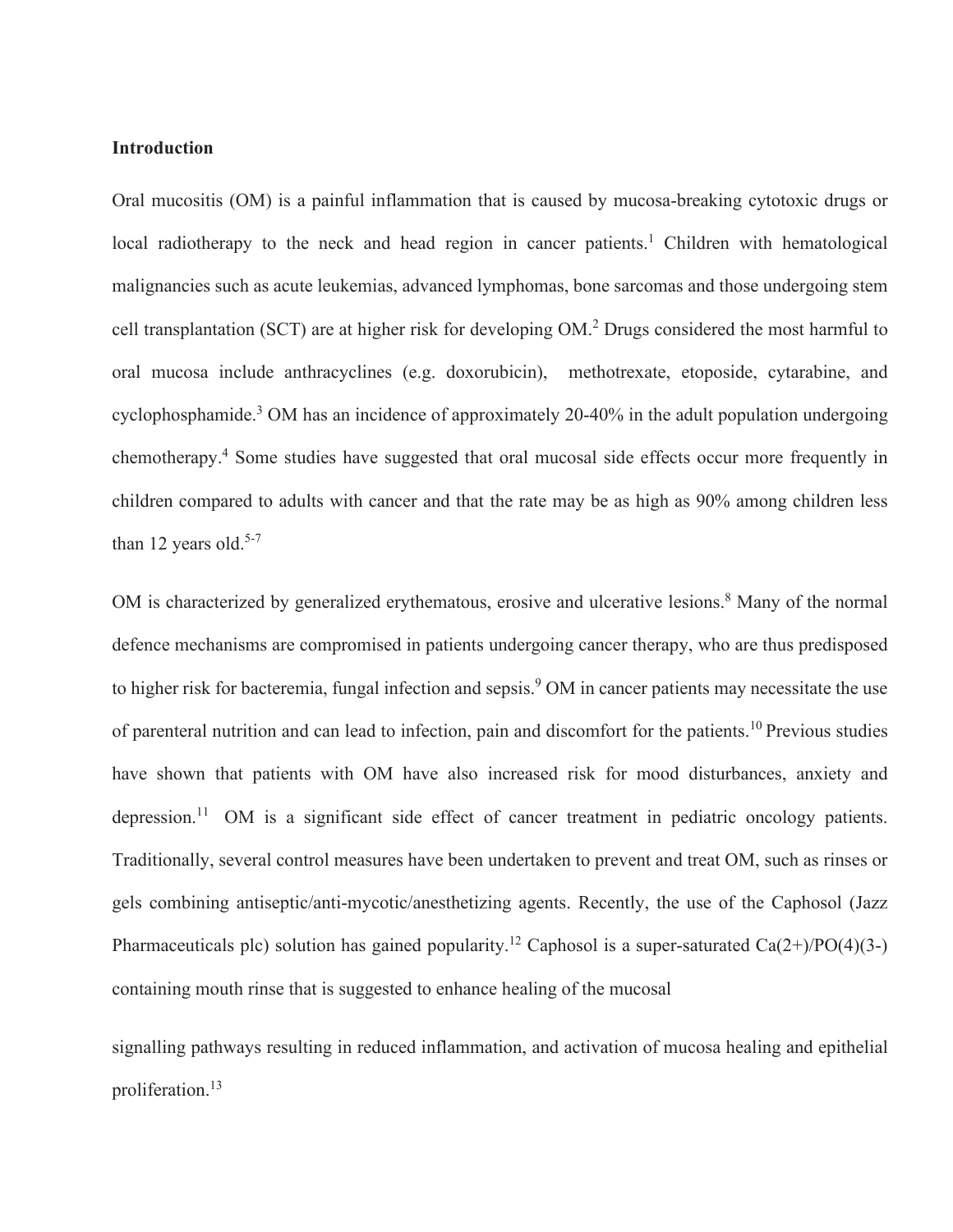Since there is little evidence about the effects of Caphosol solution as a preventive mouth rinse in pediatric oncology patients, we compared Caphosol to saline rinses as a mucositis preventive measure in a randomized and double-blinded trial.

#### **METHODS**

## **2.1 Study design and ethical permission**

This was a multicenter, prospective, double-blinded, and randomized clinical trial. The study was registered with clinicaltrials.gov (NCT02807337) before enrollment of the first patient, activated in August 2016, and closed to enrollment in December 2019. The study was approved by The Regional Ethics Committee of Tampere University Hospital (n:o R16021). All patients and/or their parents provided written informed consent prior to participation. Every subject was given a study code number, and analyses were carried out without personal identification data.

## **2.2 Patients**

Patients between the ages of 2-17.99 years who were diagnosed with a solid or hematological malignancy and who were receiving chemotherapeutic drugs were invited to participate in the study. Their chemotherapy regimen included one of the following drugs that are known to

expose to mucositis: high-dose methotrexate  $(\geq 1)$  g/m2), any anthracycline (doxorubicin, daunorubicin, idarubicin, mitoxantrone) or cisplatin, and at least two cycles of chemotherapy that included the above mentioned drugs. The interval between the two rinse cycles was at least 3 weeks to allow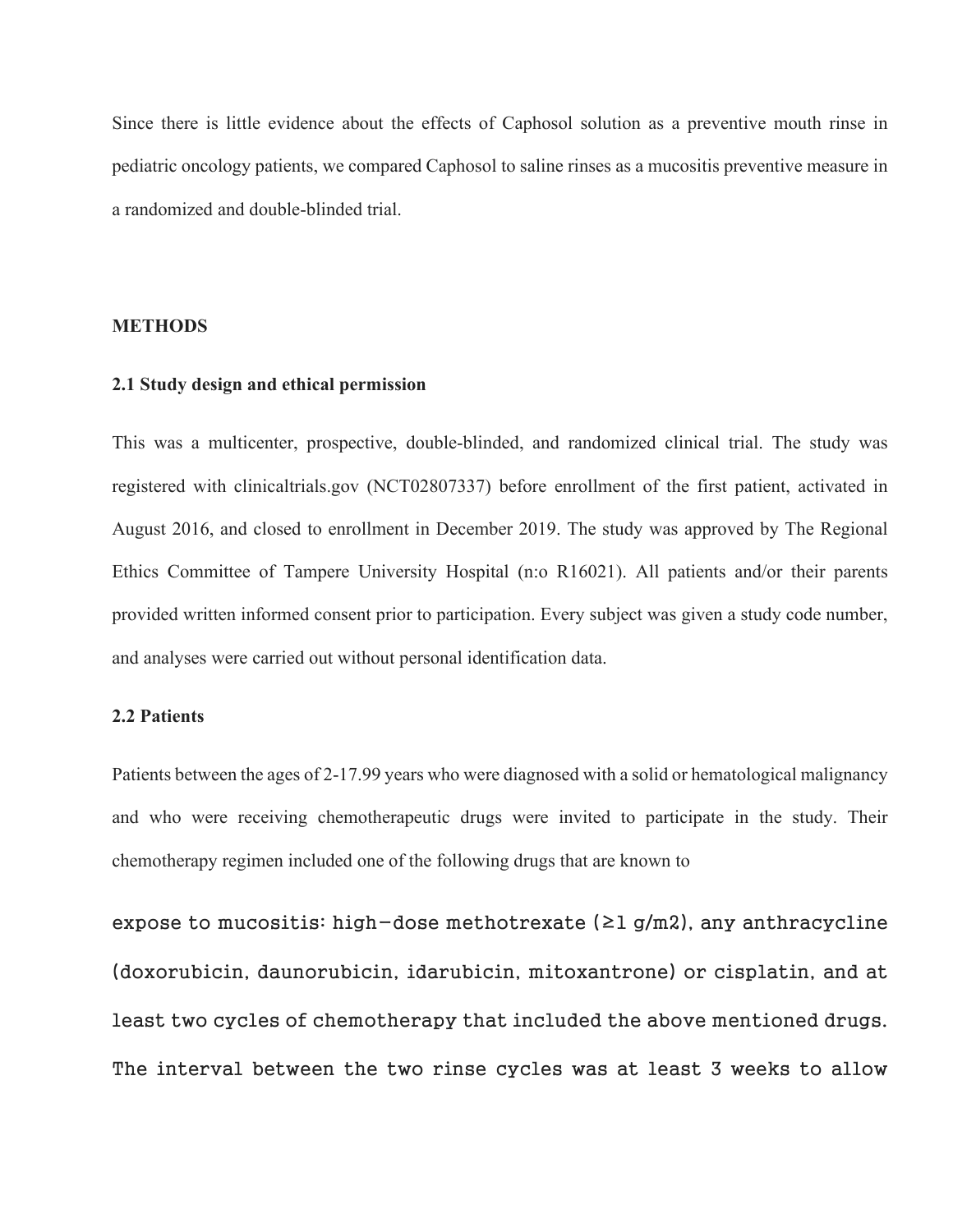proper mucosa healing between the chemotherapy courses. Patients were excluded from the study if they had mucositis at the start of the chemotherapeutic regimen or had received high dose chemotherapy with SCT. Also, patients undergoing the induction chemotherapy for acute leukemias were excluded during that period. The study was open in three university hospitals, but the main site (Tampere) recruited >95% of the patients.

#### **2.3 Study protocol and intervention**

The study was a double-blinded study; hence, the clinical researchers, research nurses, and patients/parents were unaware of which rinse solution was used (Caphosol or saline solution). They tasted very similar and were packaged in similar ampules to avoid anyone being able to guess the content. Since Caphosol consisted of two solutions (A and B) that were mixed immediately before use, we applied the same procedure to the saline solution to maintain blinding; that is, two vials of saline solution were mixed. Both Caphosol and saline ampules were relabeled by the hospital pharmacy and provided by the investigators. The treatment group allocation was based on randomization and was performed once for every participant by an independent pharmacist using an online service (http://www.jerrydallal.com/random/permute.

htm). The randomization code was opened after the trial was closed. During the second cycle, according to the crossover design, the patient used the other mouth rinse (Caphosol→saline, or saline→Caphosol). Blinding was maintained throughout the study.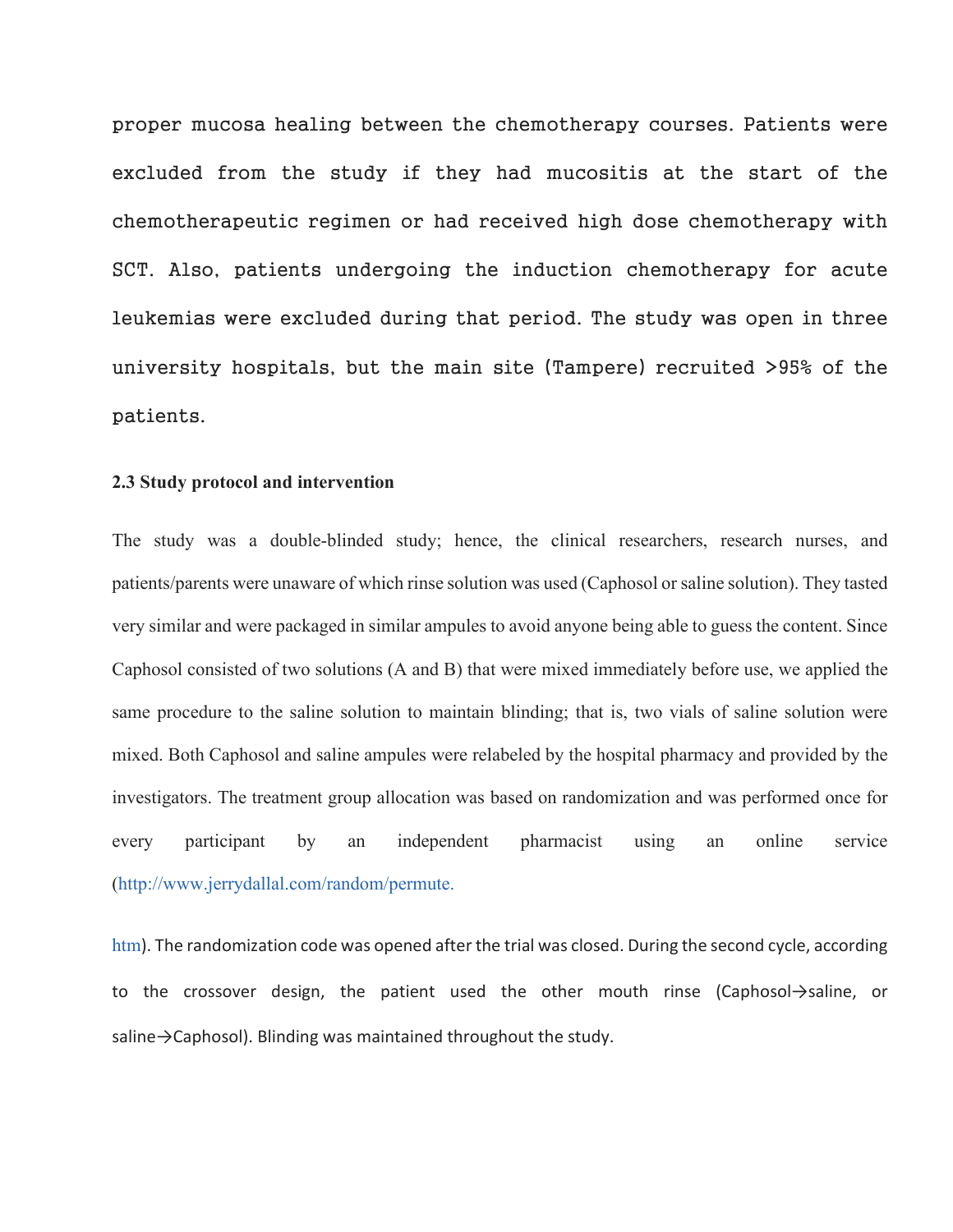Oral rinsing began the same day as the chemotherapeutic course, and rinsing was continued for consecutive 7 days four times per day (= one rinse cycle). If overt OM developed during the treatment, the patient was allowed to revert to routine mucositis procedures in the ward that included the use of Caphosol; in this case, the patient and the study team continued to remain blinded to the study rinse solution. The patients were recruited either by a dentist, trained nurse, or pediatric oncologist, and the initial evaluation of the oral health by a dentist, trained nurse, or pediatric oncologist was performed before the start of chemotherapy and at discharge from the hospital.

All patients were encouraged to comply with the routine hospital oral care protocol, which consists of brushing one's teeth with fluoridated toothpaste and a soft toothbrush twice per day. When that is not possible, rinsing or swabbing of the mouth twice per day with an alcohol-free chlorhexidine mouthwash is recommended. Regular (every 3 months) visits to the dental department were scheduled for patients' oral examinations.

## **2.4 Measurement of outcomes**

The primary endpoint of the study was the frequency and severity of oral mucositis between the Caphosol and saline rinses following chemotherapy that has potential to harm mucosa. OM was assessed using the World Health Organization (WHO) Oral Toxicity Scale<sup>14</sup> before and after the chemotherapy course by a dentist, pediatric oncologist, or trained nurse. Examination focused on the integrity of mucosa in the soft palate, buccal region, ventral side of the tongue, and the floor

of the mouth by using a high-powered flashlight for illumination.

Patient-reported outcomes were assessed by using the Children's International Mucositis Evaluation Scale  $(ChIMES)^{15}$  daily for 2 weeks (14 days). The printed questionnaires were handed out to the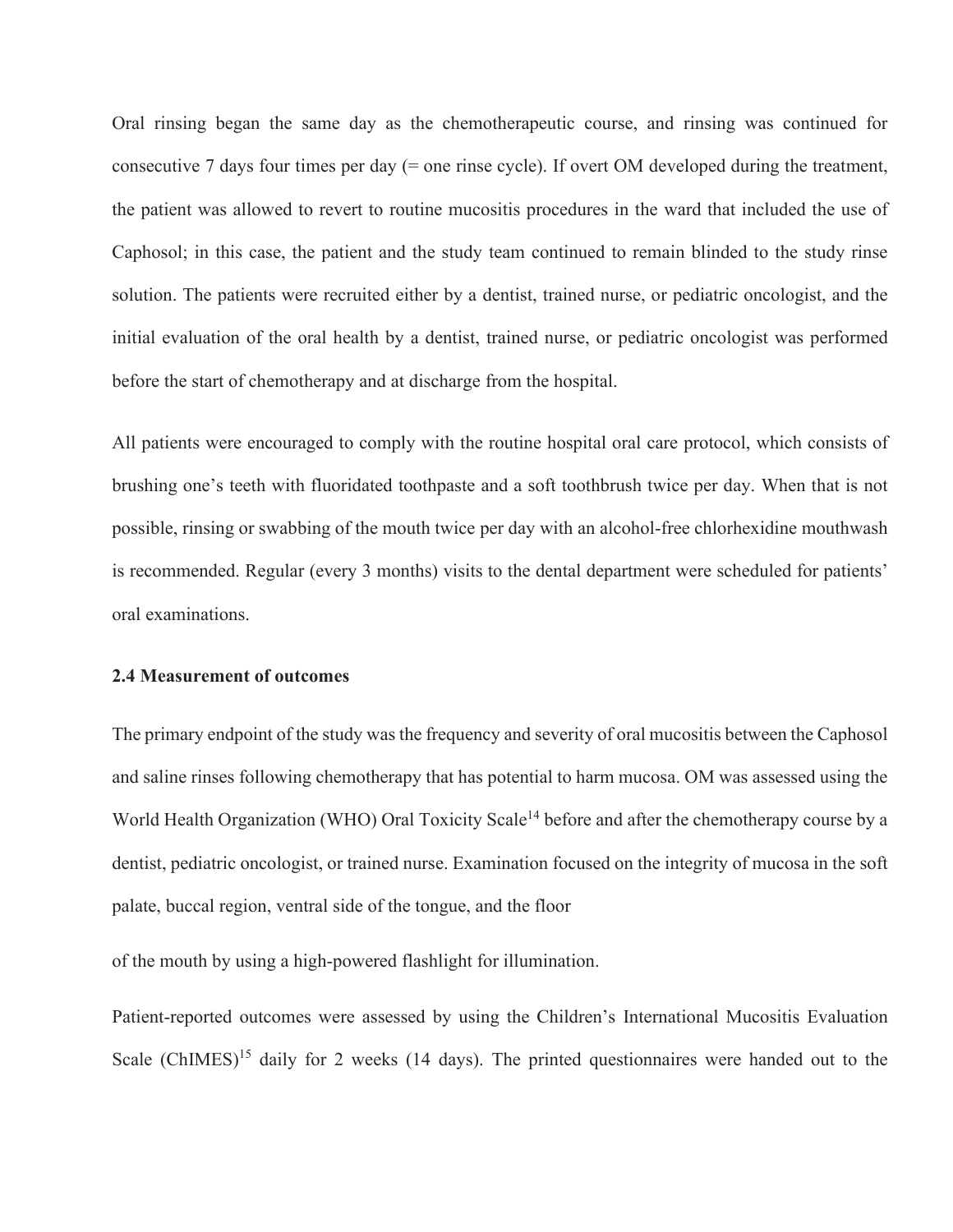patient's family at the ward prior to the onset of the chemotherapy course, and either the patients or their guardians filled in the questionnaires before returning them to the investigator.

#### **2.5 Statistical methods**

The statistical power of the study design was calculated a priori. For a three-fold difference (10% vs 30%) in symptoms between mouth rinse solutions, a total of 68 subjects needed to be randomized into two groups of similar size ( $n = 34$ ) to reach a statistical power of 80% with a false positive rate of 5%. The study was closed before the full enrollment due to slow recruitment and a change in the Caphosol preparation (from solution to effervescent tablet).

We defined two binary variables based on the observed ChIMES variables. The first variable turned positive if any of the ChIMES Q1-Q4 scores was above 2, and the other turned positive if either of the Q5-Q6 scores was 1. Barplots and Chi-square *P*-values were calculated and plotted for the variables stratified by the administered rinse solution. The dependence effect caused by observations collected from the same patient was taken into account when analysing the data.

Intention-to-treat was used as the basis for all analyses. Statistical significance was defined as alpha < .05, and the R (v. 3.6.2) software environment was used in statistical analyses.

Three statistical approaches were taken to estimate the differences between Caphosol and saline cycles. First, we plotted a 14-day time series for each ChIMES variable with its arithmetic mean values and locally estimated scatterplot smoothing (LOESS).<sup>16</sup> For clearer and

smoother illustrations,we linearly interpolated the values between the means of two successive days.We also generated a composite outcome variable by aggregating all symptom-related ChIMES variables into a single variable with no specific weight.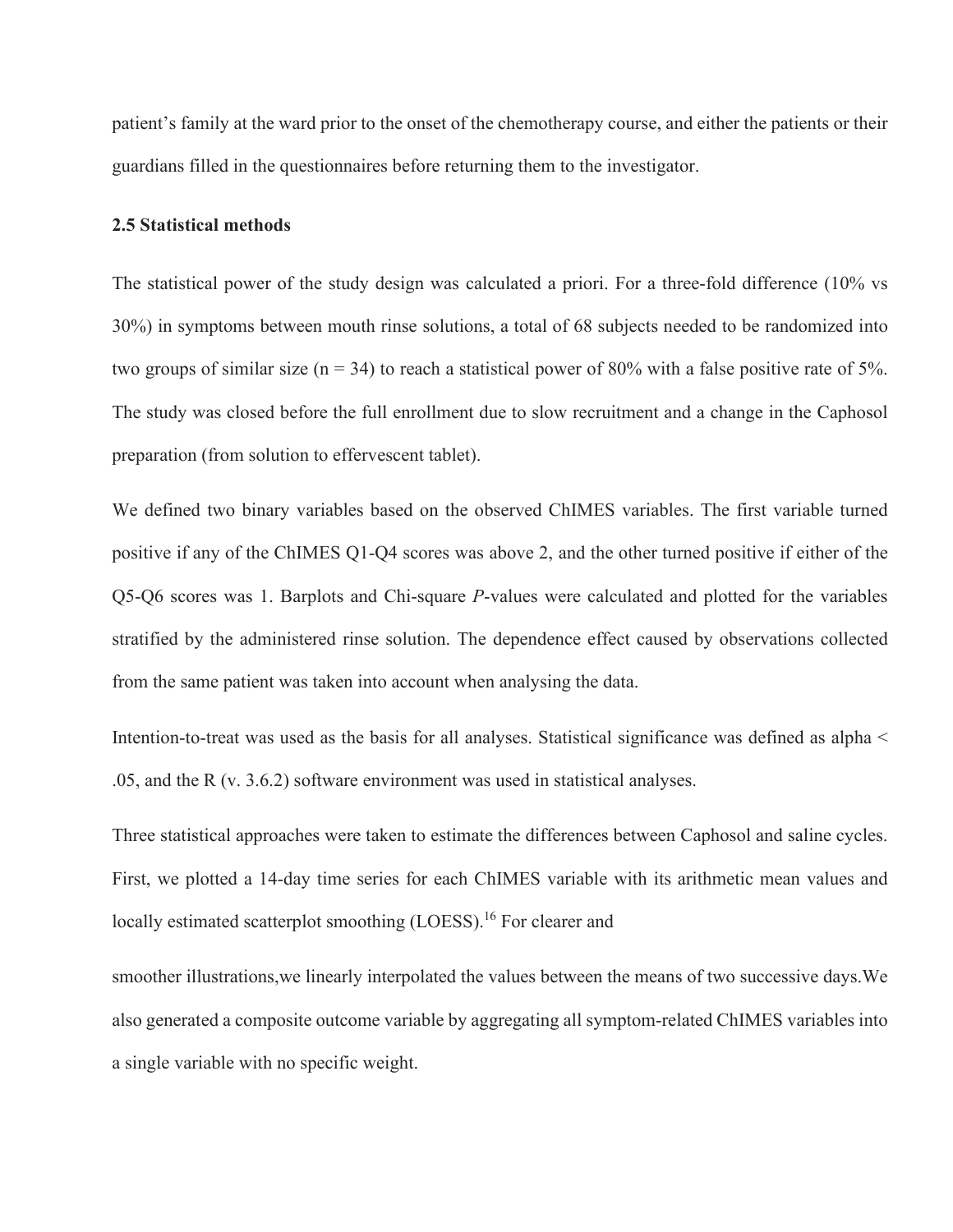Second, we calculated the area under curve (AUC) values for both rinsing periods and each ChIMES variable following the treatment cycle; the area was limited by the x-axis and the ChIMES curve. The individual AUCs were averaged, and the standard error of mean was calculated. The averages were compared with a *Z*-test, and for each AUC value, the standard error was reported. The reported *P*-values were corrected for multiple testing by using the Bonferroni method. The auc( ) function is from the R package PK (v. 1.3-4), along with the null-hypothesis testing function test( ).

Third, we fitted linear mixed-effects models to all ChIMES variables. This facilitated addressing the autocorrelation structure between values of successive days for each subject. As all ChIMES plots start from the origin, a statistically significant interaction between time and the administered rinsing solution was the statistic of interest.We also separately evaluated the magnitude and statistical significance of a given rinse solution. The time variable was included in models as a factor and the rank of the given treatment cycle as a binary variable. The modeling was done using R package "nlme" (v. 3.1-142) and its function lme( ).

We observed a moderate amount (0-16%) of missing values in the daily ChIMES questionnaires completed by patients/caretakers. We opted not to impute missing values by linear interpolation or by repeating the last known score as this would poorly represent the missing data. All statistical functions allowed missing data to the input tables.

#### **3. RESULTS**

## **3.1 Patient characteristics and use of oral rinses**

A total of 56 participants met the inclusion criteria, of which 11 declined. Thus, 45 children and adolescents with a median age of 6.5 years (range 2.1-17.1 years; see Table 1) were randomized to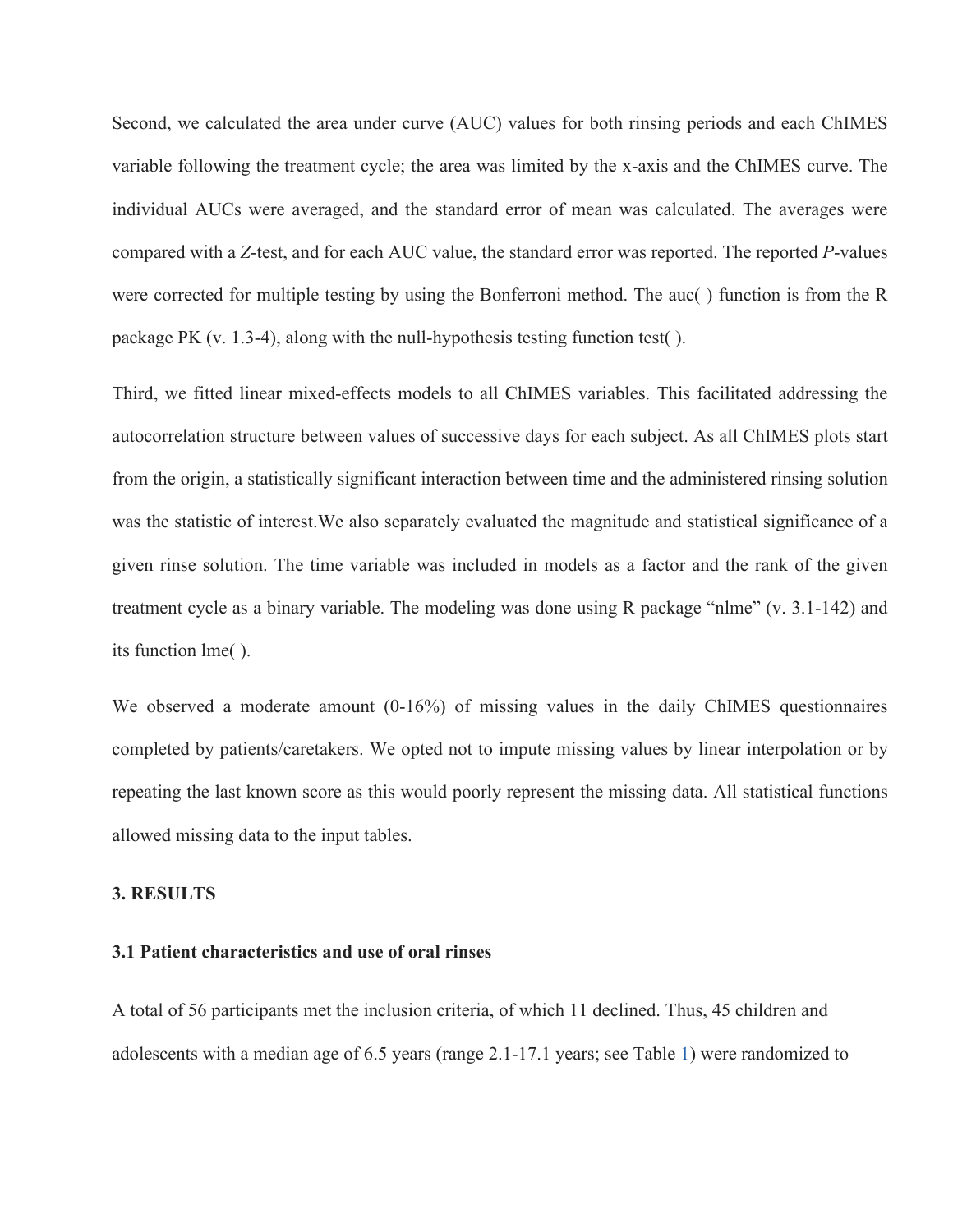receive two 7-day cycles of mouth rinse in a randomized order at least 3weeks apart from the beginning of chemotherapy potentially harmful to oral mucosa.

Out of 45 randomized subjects, the majority were treated for hematological malignancies (n=28, 62%), and the most common chemotherapy agent was high-dose methotrexate ( $n=27, 60\%$ , cycle 1 and  $n=27$ , 60%, cycle 2; Table 1). Thirteen (29%) patients discontinued the study due to the rinse's bad taste, severe nausea, and vomiting, or overall feeling of weakness ( $n = 6$  [13%] during Caphosol and  $n = 7$ [16%] during the saline cycle; Figure 1). On average, patients received more than or equal to three rinses per day for 7 days, and no difference in the mean number of rinse applications was observed between the cycles (Figure S1). Thirty-two patients completed the study with two full cycles of mouth rinsing, but analyses were performed for 45 subjects according to the intention-to-treat principle.

#### **3.2 Assessment of oral mucositis**

No cases of severe OM (WHO  $\geq$  4) were observed. Three study subjects had WHO scores of  $1-3$  at the end of the course (Figure 2), two of which were observed during saline and one during Caphosol rinse cycle.

#### **3.3 Assessment of patient-reported oral symptoms**

Oral symptoms of grade  $\geq$  3 (ChIMES questions 1-4) were reported by 13%  $(n = 6)$  and 29%  $(n = 13)$  of the study subjects during the Caphosol and saline cycles, respectively  $(P = .12;$  Figure 2). When judged by the use of pain medication (question 5) or the presence of oral lesions (question 6),  $31\%$  (n = 14) and 49% (n = 22) of the patients presented with oral symptoms during the Caphosol and saline cycles, respectively (*P* = .13). None of the differences reached statistical significance.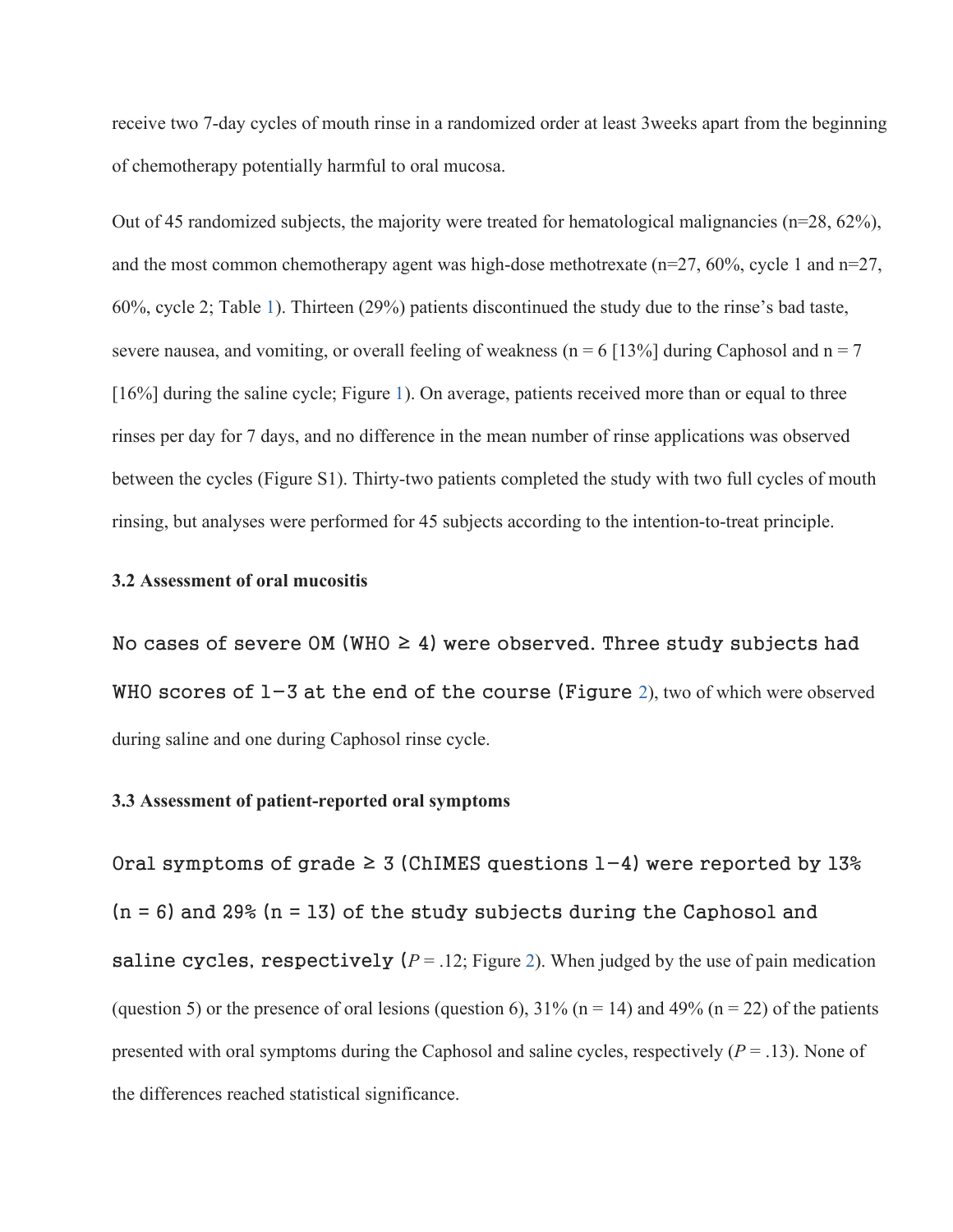The level of oral symptoms in time was visualized by plotting the recorded scores on a curve according to the rinsing solution. As shown in Figure 3 (Caphosol red and saline blue), the overall level of symptoms was low and below the score of 1 in all instances (pain, swallowing, eating, and drinking). The shape of the curve showed that symptoms peaked at around days 4-7 after administration of the chemotherapy and the curves depicting the two rinse solutions were

nearly superimposable. Similarly, the application of pain medication or reporting of mouth lesions by the patient/caretakers showed no distinction between the rinse solutions.

We built a composite metric that joined the six ChIMES scores (questions 1-6): the curves for both rinse solutions were almost indistinguishable (Figure S2), indicating that there was no difference in oral symptoms according to which solution was used.

We next calculated AUC values for the ChIMES scores. As shown in Table 2, no statistically significant differences were observed for pain, eating, drinking, or use of pain medication between the rinse solutions. In contrast, during the Caphosol cycle, patients showed fewer problems with swallowing and a lower prevalence of oral lesions when Caphosol was administered as the second rinse after the saline. However, there was no benefit for Caphosol in a reverse setting in which subjects first received Caphosol followed by saline in the next cycle.

Finally, we applied a linear mixed-effects regression model to estimate the contribution of individual rinse solutions to the study endpoints (Table 3). No statistically significant interaction was observed between the time variable and the administered rinse, which suggests that there are no differences in the ChIMES scores between the rinse solutions.

## **4 DISCUSSION**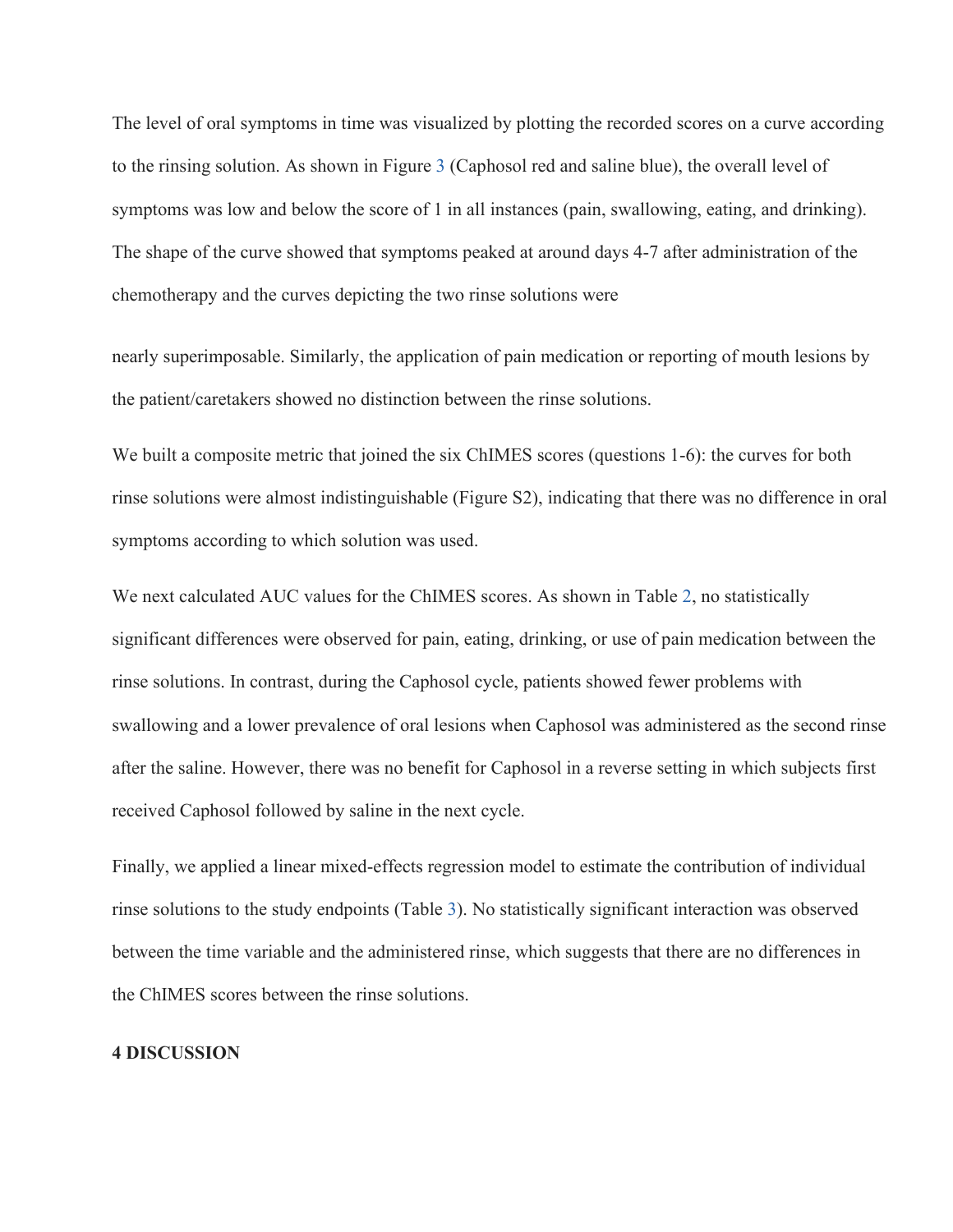In this randomized, controlled, and double-blinded study, we observed no difference between the studied groups and Caphosol did not provide any benefit compared with saline in pediatric patients undergoing conventional chemotherapy. Similarly, there was no clinically

meaningful difference between the two rinse solutions in the self reported ChIMES scores. This study does not support the routine use of Caphosol solution over saline for the prevention of OMor oral symptoms in children and adolescents undergoing conventional chemotherapy courses.

Several clinical studies have shown positive effects of Caphosol in the frequency, intensity, and duration of overt OM in adult patients undergoing chemotherapy treatment and SCT.<sup>17-19</sup> Favorable results were also reported in the adult population with head and neck cancer undergoing radiotherapy or radiochemotherapy.<sup>20</sup> A few randomized trials<sup>13,21,22</sup> have studied Caphosol in the context of mucositis prevention in adults and have reported no benefit. Scientific evidence of mucosa healing or preventive benefits of Caphosol in pediatric cancer patients is scanty. Raphael et al  $(2014)^{23}$  reported the results of a double-blinded placebo-controlled study with 33 randomized patients (4-18 years old) who received either Caphosol or placebo rinses four times a day for the treatment of OM. However, Caphosol did not reduce the occurrence of overt OM. In another study with 220 pediatric patients undergoing myeloablative treatment, Treister et al  $(2017)^{12}$  found that Caphosol did not prevent OM when compared with a placebo saline rinse. Their study population received more intensive and mucositis-promoting chemotherapy compared to ours, and therefore our results are better applicable in conventional chemotherapy settings.

Participants in our study were pediatric cancer patients undergoing conventional chemotherapy with a mean age of 6.5 years. The outcome analysis was based on the assessment of both health care professionals (WHO scale) and patient/caretakers (ChIMES). The overall compliance was good, and the ChIMES questionnaires were faithfully completed. Our study was designed so that each patient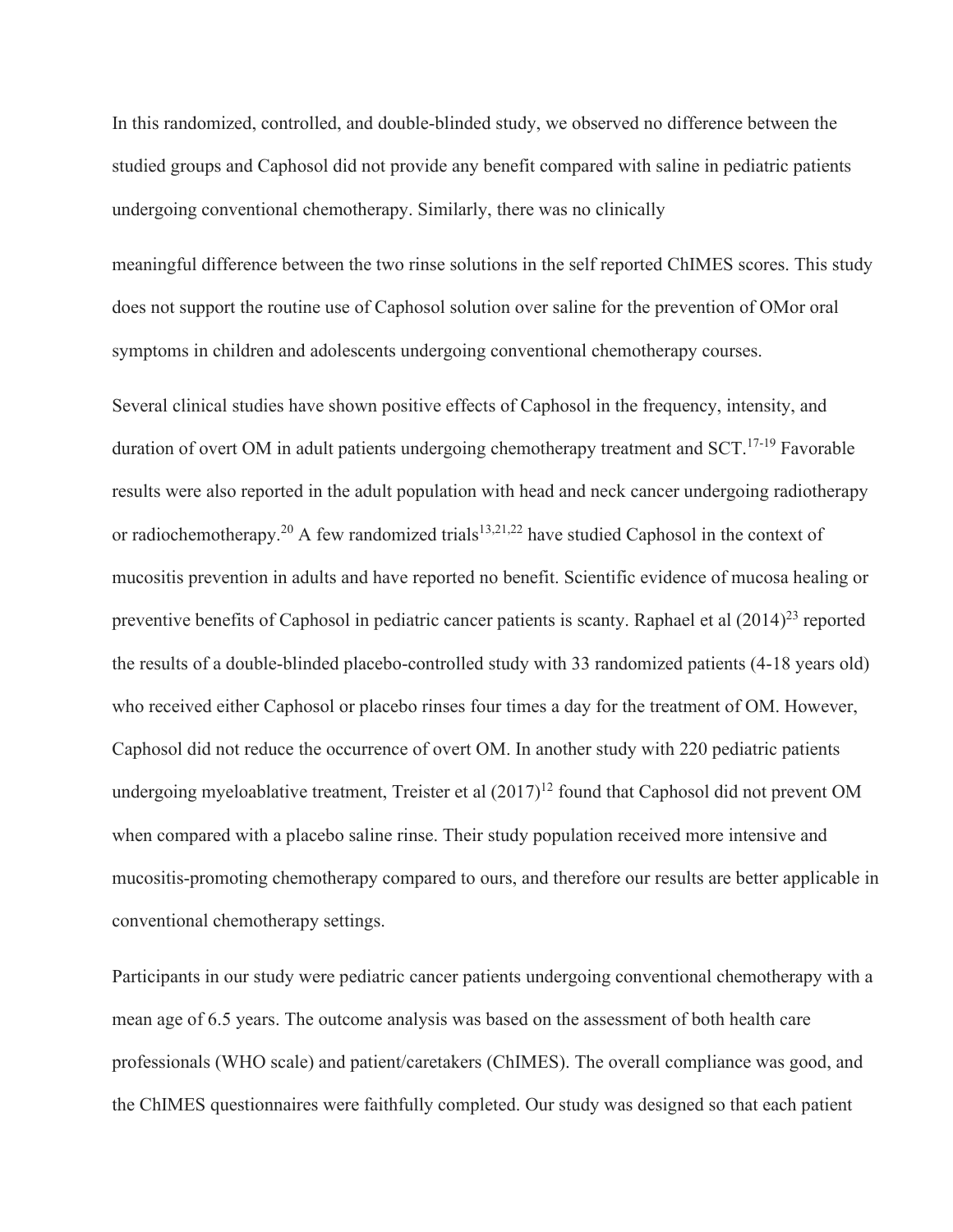served as their own control (crossover), and only the order of applied mouth rinse solution was randomized. This seeked to reduce the interindividual variability and to lessen the probability that duration of the given therapy would bias the results. The study was originally powered to detect an absolute difference of 20% in favor of Caphosol solution (10% vs 30% proportion of mucositis or oral symptoms).We did not observe any clinically significant reduction in the frequency or seriousness ofOMor related symptoms after the use ofCaphosol. Although the study was stopped before the full accrual, the results do not suggest that any clinically meaningful difference was left unobserved for this reason. Overall, our results are in line with earlier studies 12,23 and support the routine use of saline solution as a primary preventive measure as long as the patient can tolerate it.

In our study, 29% of patients discontinued the rinse application due to varied reasons. Based on the patient self-assessment reports, both rinses were tolerated similarly, although the saline rinse was reported to have a stronger taste.Our study, like the Jacobs et al  $(2013)$  study,<sup>24</sup> demonstrates that ChIMES questionnaire is a feasible metric of oral symptoms in pediatric patients when evaluating mucositis related symptoms. The second major finding of our study was the overall low prevalence of significant mucosal damage or related symptoms in chemotherapy-treated children: the majority of the patients had none or only mild findings or symptoms. Thismay indicate the success of the regular application of any mouth rinse to lubricate the mucosal surface, to clean the oral cavity from the debris, and to allow the healing and renewal of mucosal tissue.25

Our study has limitations, the most significant being the small number of recruited patients, although this was countered by every patient applying each of the rinse solutions. It is evident that a higher number of recruited patients would have resulted in a more accurate estimate. The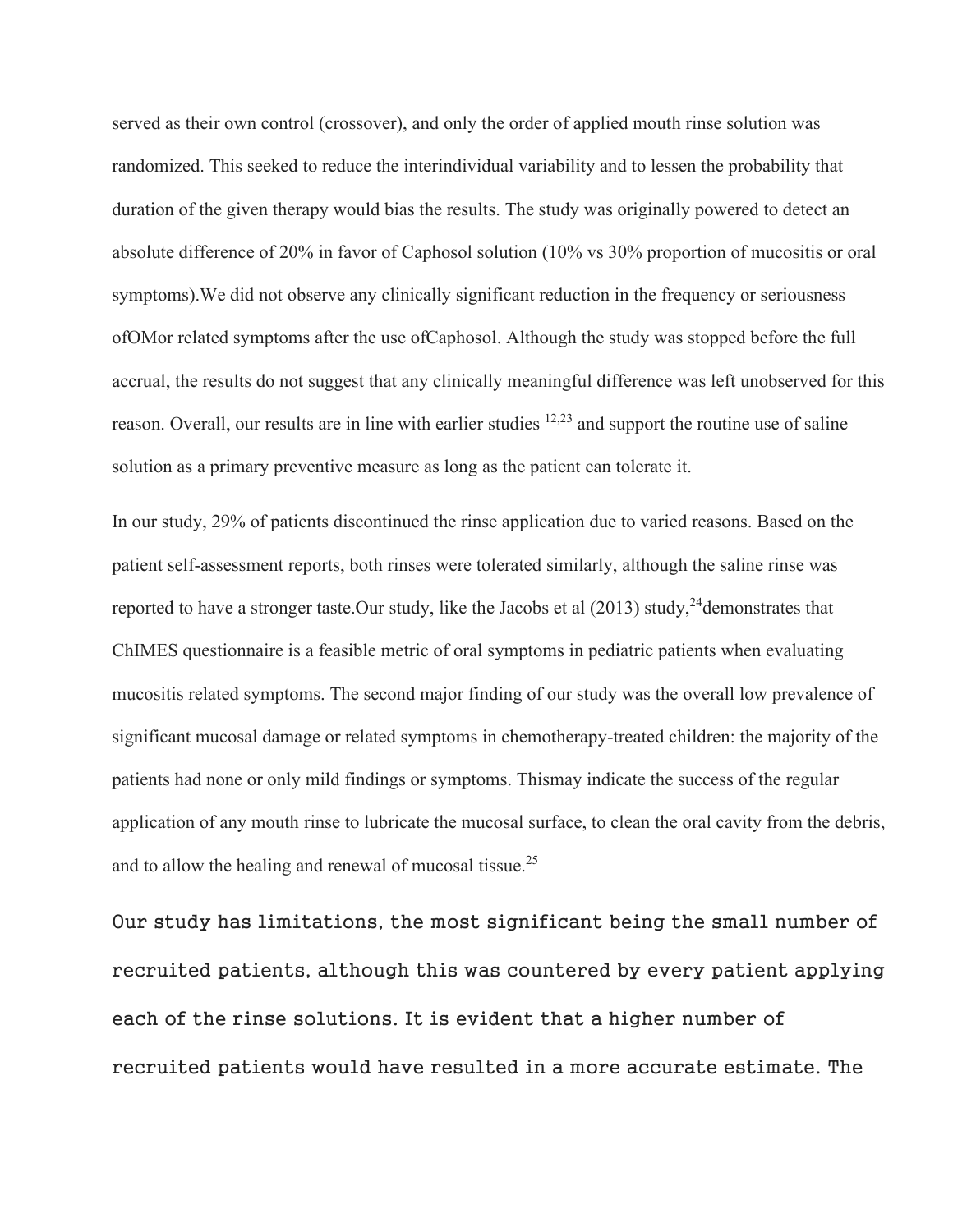priori expected ratio of the incidence of oral symptoms or mucositis while using Caphosol compared to saline was 1.29; the observed ratio includes this number (1.57, 95% CI 0.93-2.66 for ChIMES  $Q1-Q4 \ge 3$ ) and therefore our study does not formally exclude the possibility of benefit from using Caphosol. This being said, the shape of the results and the low incidence of symptoms do not suggest that the main conclusion of the study would have changed, had the number of cases been higher. Another limitation is the use of patient-reported symptoms as a metric as these are subject to individual interpretation, and assessment may vary across patients/caretakers.

In conclusion, Caphosol and saline solutions did not show clinically significant difference in the prevention of oral mucositis or symptoms in pediatric patients undergoing conventional chemotherapy. The relatively low number of significant mucosal findings encourages routine use of saline solution as a preventive measure against mucositis.

#### **ACKNOWLEDGMENTS**

This work was supported by grants from the Competitive State Research Financing of the Expert Responsibility area of Tampere University Hospital (Egle Immonen MK244, Olli Lohi 9V033), the Apollonia Foundation (Egle Immonen), and The Pediatric Cancer Foundation Väre (Egle Immonen). We wish to thank study nurses Tuija Tähtinen, Piitu Oksanen, Marita Nieminen, Leena Jalonen, Heidi Alanen, Susanna Kuula, Katriina Mäenpää, Satu Ranta, and Maarit Tuomela for assistance in the clinical implementation of the study.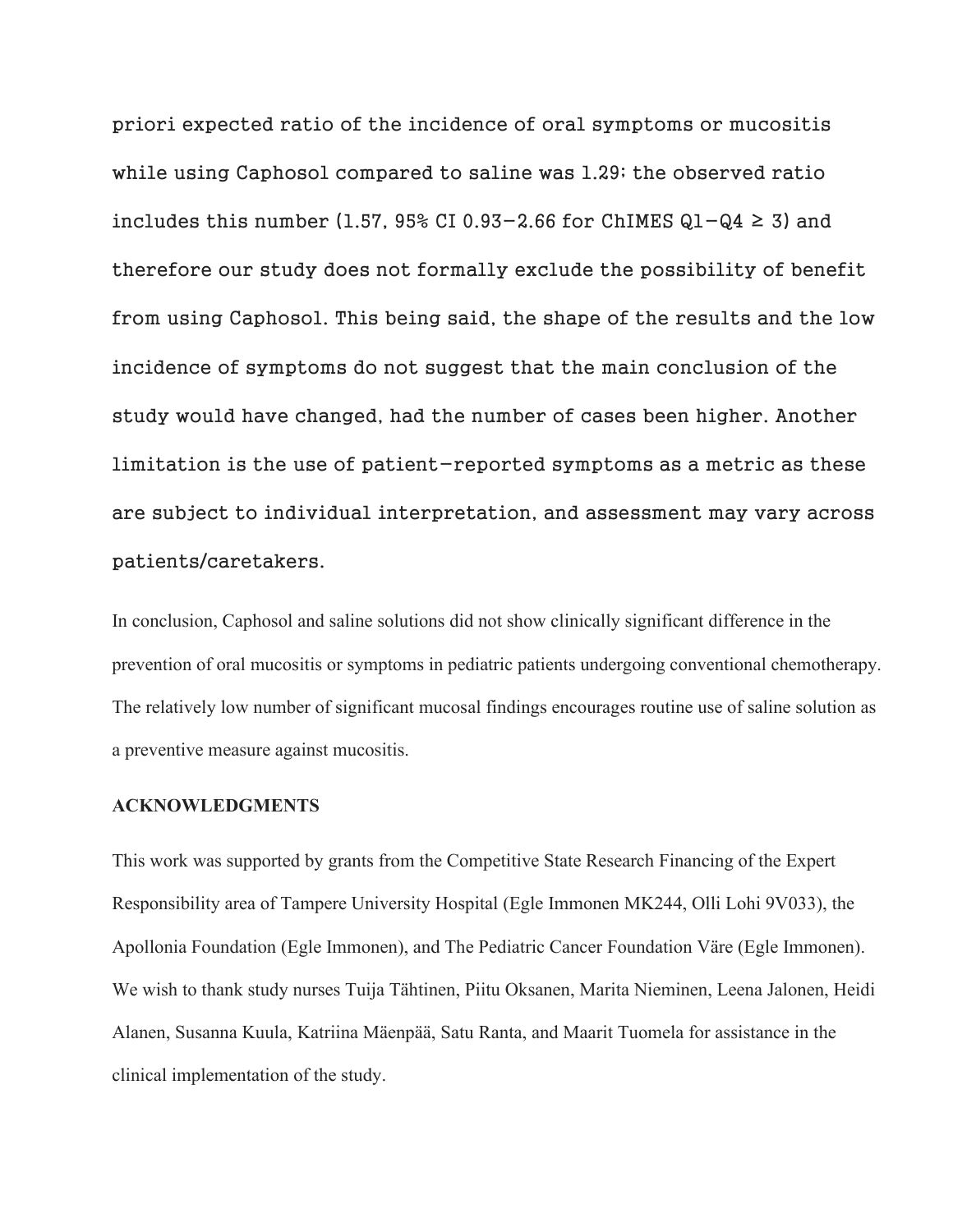## **CONFLICT OF INTEREST**

The authors declare that there is no conflict of interest.

## **ETHICS STATEMENT**

The study was approved by The Regional EthicsCommittee of Tampere University Hospital. All patients and/or their parents provided written informed consent prior to participation. Every subject was given a study code number, and analyses were carried out without personal identification data.

## **DATA SHARING STATEMENT**

The authors elect to not share data.

## **AUTHOR CONTRIBUTIONS**

Olli Lohi, Egle Immonen, Liisa Aine, Timo Peltomäki, and Mika Helminen conceived the study. Egle Immonen, Olli Lohi, Mataleena Parikka, Sauli Palmu, Kaisa Vepsäläinen, and Marika Grönroos recruited the patients. Atte Nikkilä, Olli Lohi, and Mika Helminen analyzed the data. Olli Lohi supervised the study. Olli Lohi, Egle Immonen, and Atte Nikkilä drafted the manuscript, and all the authors reviewed and accepted it.

## **ORCID**

*Egle Immonen* https://orcid.org/0000-0001-6234-3509

# **Reference List**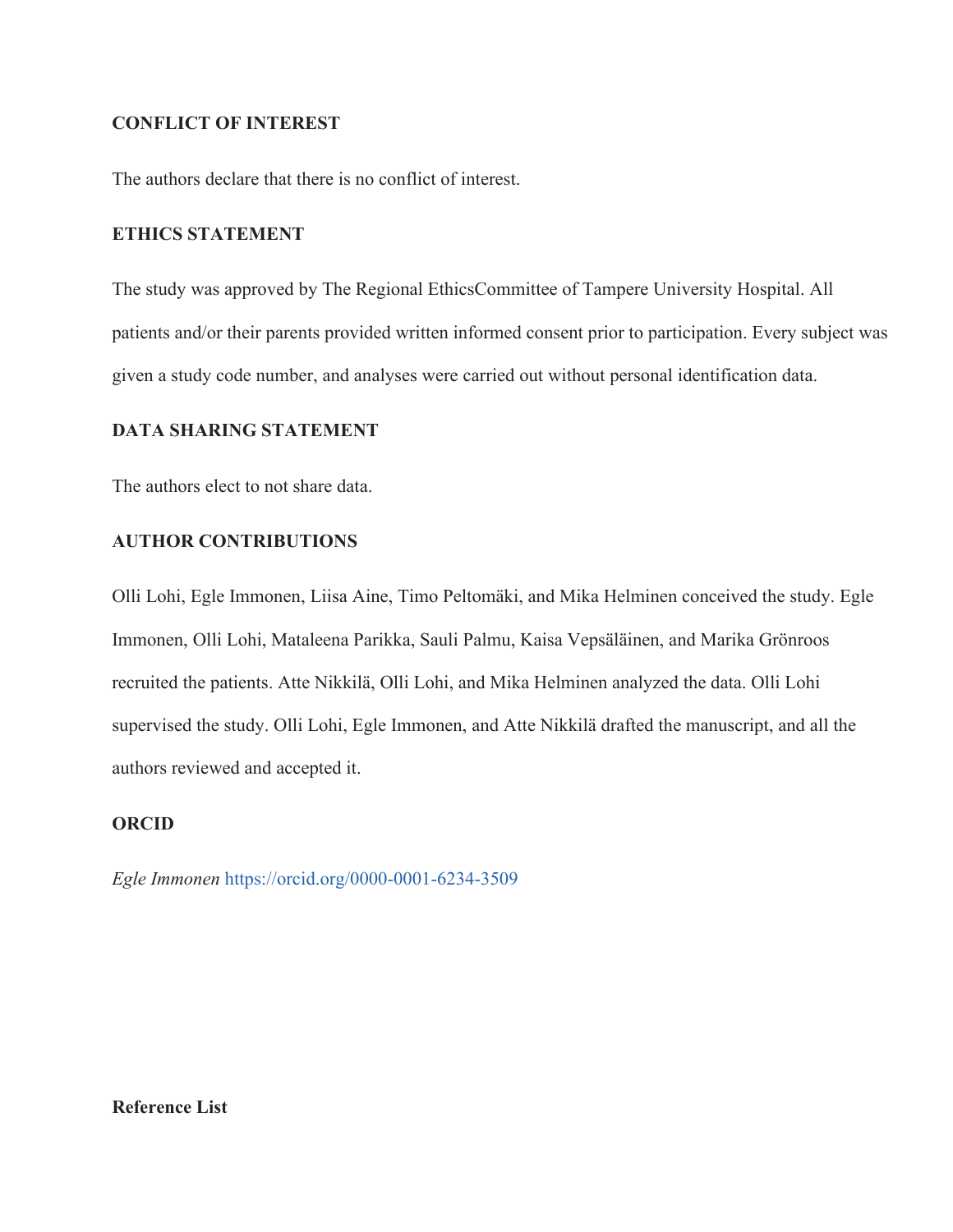- 1. Quinn B. Efficacy of supersaturated calcium phosphate oral rinse for the prevention and treatment of oral mucositis in patients receiving high dose cancer therapy: review of current data. Eur J Canc Care. 2013;22(5):564-79.
- 2. Manji A, Tomlinson D, Ethier MC, Gassas A, Maloney AM, Sung L. Psychometric properties of the oral mucositis daily questionnaire for child self-report importance of mucositis in children treated with chemotherapy. Support Care Cancer. 2012;20(6):1251-8.
- 3. Markiewicz M, Dzierzak M, Frankiewicz MA, Zielinska P, Koclega A, Kruszeinicka M, Kyrcz-Krzemien S. Treating oral mucositis with supersaturated calcium phosphate rinse: comparison with control in patients undergoing allogeneic hematopoietic stem cell transplantation. Support Care Cancer. 2012;20(9):2223-9.
- 4. Svanberg A, Öhrn K, Birgegård G. Caphosol mouthwash gives no additional protection against oral mucositis compared to cryotherapy alone in stem cell transplantation. A pilot study. Eur J Oncol. 2015;19:50-3.
- 5. Pels E. Oral mucositis in children suffering from acute lymphoblastic leukaemia. Contemp Oncol (Pozn). 2012;16(1):12-5.
- 6. Ribeiro ILA , Rodrigues de Melo AC, Limão NP, Bonan PRF, Neto E de AL, Valença AMG. Oral mucositis in pediatric oncology patients: A nested case-control to a prospective cohort. Brazilian Dental Journal. 2020;31(1):78-88.
- 7. Damascena LCL, de Lucena NNN, Ribeiro ILA, Pereira TL, Lima-Filho LMA, Valença AMG. Severe oral mucositis in pediatric cancer patients: Survival analysis and predictive factors. Int J Environ Res Public Health. 2020;14:17(4).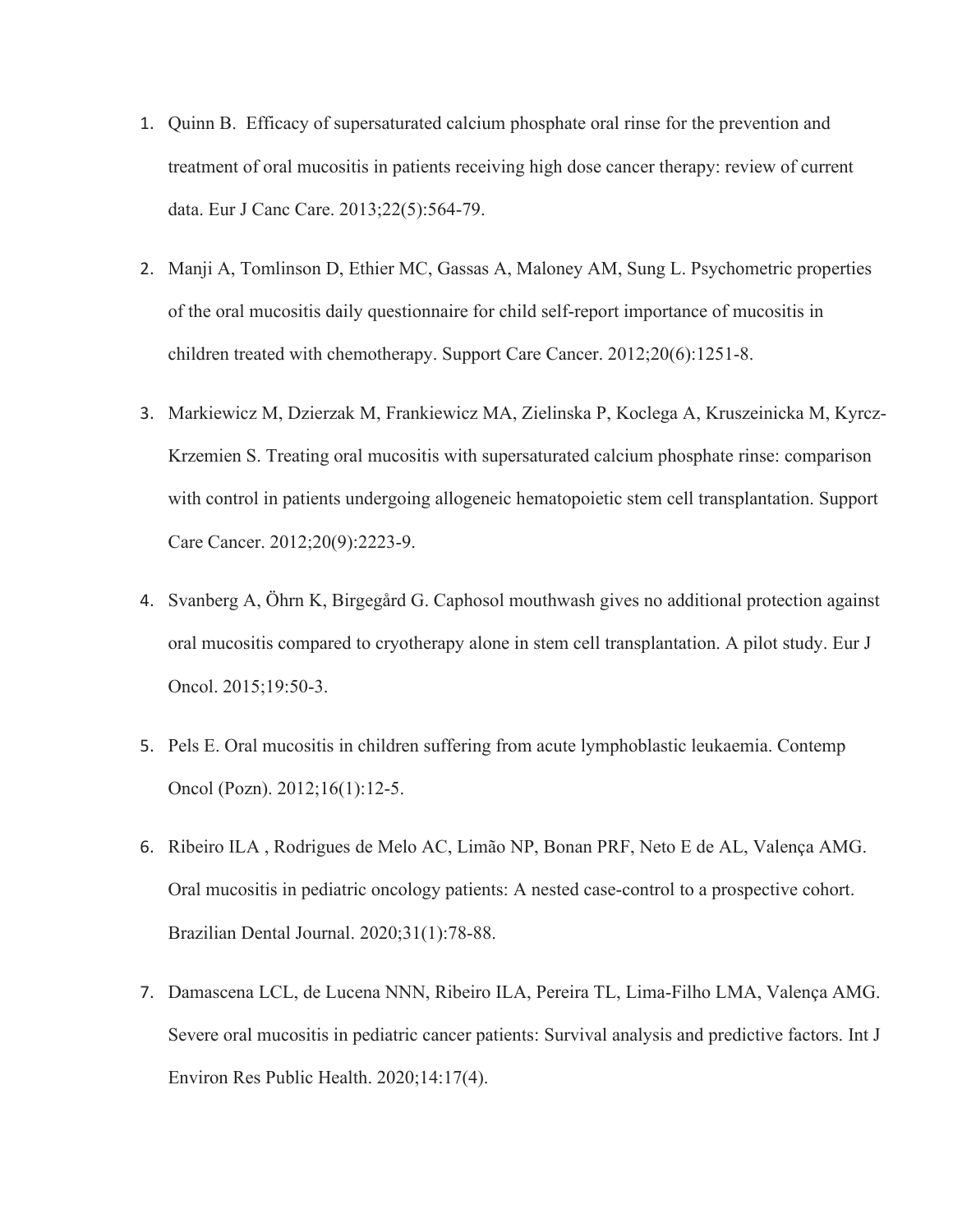- 8. Cheng KKF, Lee V, Li CH, Yuen HL, Ip WY, He HG, Epstein JB. Impact of oral mucositis on short- term clinical outcomes in pediatric and adolescent patients undergoing chemotherapy. Support Care Cancer. 2013;21(8):2145-52.
- 9. Al- Dasooqi N, Sonis ST, Bowen JM, Bateman E, Blijlevens N, Gibson RJ, Logan RM, Nair RG, Stringer AM, Yazbeck R, Elad S, Lalla RV. Emerging evidence on the pathobiology of mucositis. Support Care Cancer. 2013;21(11):3233-41.
- 10. Miller MM, Donald DV, Hagemann TM. Prevention and treatment of oral mucositis in children with cancer. J Pediatr Pharmacol Ther. 2012;17(4):340-50.
- 11. Cheng KK. Oral mucositis: a phenomenological study of pediatric patients´ and their parents´ perspectives and experiences. Support Care Cancer. 2009;17(7):829-37.
- 12. Treister N, et al. Caphosol for prevention of oral mucositis in pediatric myeloablative haematopoietic cell transplantation. Br J Cancer. 2017;116(1):21-27.
- 13. Murdock JL, Reeves DJ. Chemotherapy-induced oral mucositis management: A retrospective analysis of MuGard, Caphosol, and standard supportive care measures. J Oncol Pharm Pract. 2020;26:521-528.
- 14. Qutob AF, Allen G, Gue S, Revesz T, Logan RM, Keefe D. Implementation of a hospital oral care protocol and recording of oral mucositis in children receiving cancer treatment. Support Care Cancer. 2013;21(4):1113-20.
- 15. Tomlinson D, Gibson F, Treister N, Baggott C, Judd P, Hendershot E, Maloney AM, Doyle J, Friedman B, Sung L. Designing an oral mucositis assessment instrument for use in children: generating items using a nominal group technique. Support Care Cancer. 2009;17(5):555-62.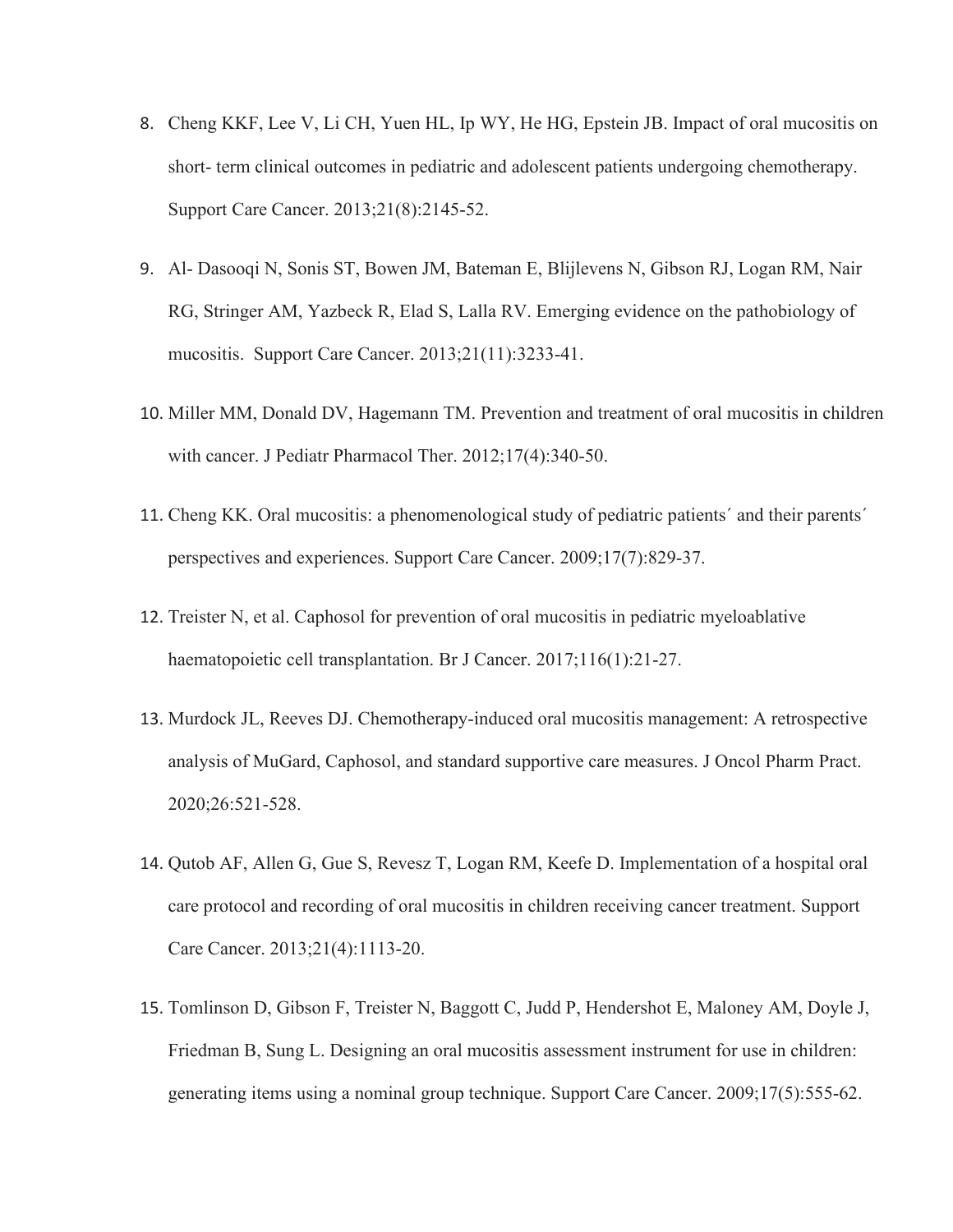- 16. Cleveland WS, Grosse E, Shyu WM. Local regression models. In eds JM Chambers and TJ Hastie, Wadsworth & Brooks/Cole;1992.
- 17. Papas [AS,](https://www.ncbi.nlm.nih.gov/pubmed/?term=Papas%20AS%5BAuthor%5D&cauthor=true&cauthor_uid=12692611) [Clark RE,](https://www.ncbi.nlm.nih.gov/pubmed/?term=Clark%20RE%5BAuthor%5D&cauthor=true&cauthor_uid=12692611) [Martuscelli G,](https://www.ncbi.nlm.nih.gov/pubmed/?term=Martuscelli%20G%5BAuthor%5D&cauthor=true&cauthor_uid=12692611) [O'Loughlin KT,](https://www.ncbi.nlm.nih.gov/pubmed/?term=O) [Johansen E,](https://www.ncbi.nlm.nih.gov/pubmed/?term=Johansen%20E%5BAuthor%5D&cauthor=true&cauthor_uid=12692611) [Miller KB.](https://www.ncbi.nlm.nih.gov/pubmed/?term=Miller%20KB%5BAuthor%5D&cauthor=true&cauthor_uid=12692611) A prospective, randomized trial for the prevention of mucositis in patients undergoing hematopoietic stem cell transplantation. [Bone Marrow Transplant.](https://www.ncbi.nlm.nih.gov/pubmed/12692611) 2003;31(8):705-12.
- 18. Rzepecki P, Wasko-Grabowska A, Oborska S. Use of calcium phosphate mouth rinse for prevention of oral mucositis after haematopoietic stem cell transplantation - single center experience. Blood. 2009;114(22):4311.
- 19. Miyamoto CT, Wobb J, et al , A retrospective match controlled study of supersaturated calcium phosphate oral rinse vs. supportive care for radiation induced oral mucositis. Journal of Cancer Therapy. 2012;3(5):630-636.
- 20. Kiprian D, Jarzabski A, Kawecki A. Evaluation of efficacy of Caphosol in prevention and alleviation of acute side effects in patients treated with radiotherapy for head and neck cancers. [Contemp Oncol \(Pozn\).](https://www.ncbi.nlm.nih.gov/pmc/articles/PMC5371706/) 2016;20(5):389–393.
- 21. Wong KH, Kuciejewska A, Sharabiani MTA, Ng-Cheng-Hin B, Hoy S, Hurley T, Rydon J, Grove L, Santos A, Ryugenji M, Bhide ShA, Nutting ChM, Harrington KJ, Newbold KT. A randomised controlled trial of Caphosol mouthwash in management of radiation-induced mucositis in head and neck cancer. Radiother Oncol. 2017;122(2):207–211.
- 22. Lambrecht M, Mercier C, Geussen Y, Nuyts S. The effect of supersaturated calcium phosphate mouth rinse on the development of oral mucositis in head and neck cancer treated with (chemo) radiation. Support Care Cancer. 2013;21(10):2663-70.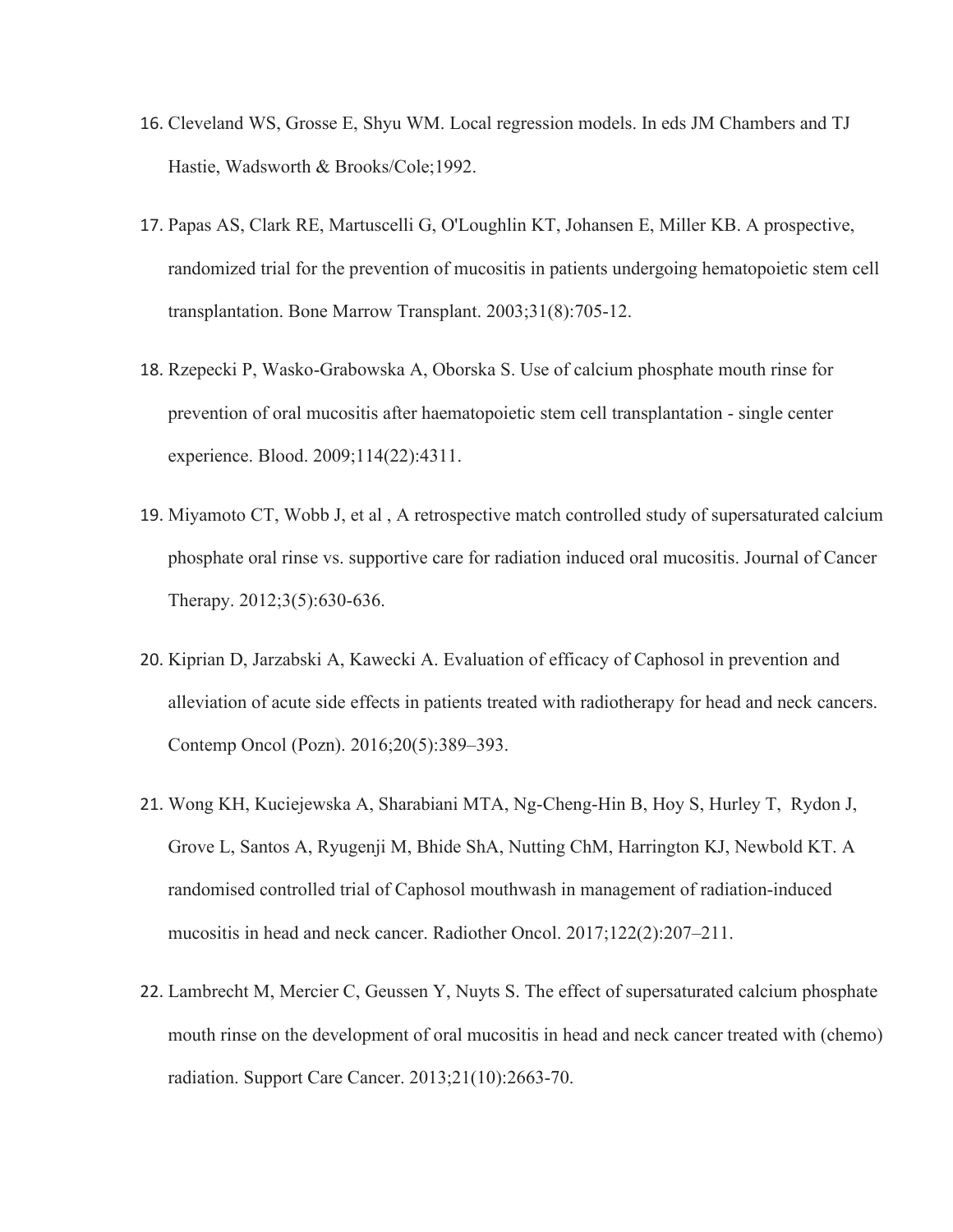- 23. Raphael MF, Den Boer AM, Kollen WJ, Mekelenkamp H, Abbink FCH, Kaspers GJL, Zomer-Kooijker K, Molmans BHW, Tissing WJE. Caphosol, a therapeutic option in case of cancer therapy-induced oral mucositis in children. Results from a prospective multicenter double blind randomized controlled trial. Support Care Cancer. 2014;22(1):3-6.
- 24. Jacobs S, [Baggott C,](https://www.ncbi.nlm.nih.gov/pubmed/?term=Baggott%20C%5BAuthor%5D&cauthor=true&cauthor_uid=24129238) [Agarwal R,](https://www.ncbi.nlm.nih.gov/pubmed/?term=Agarwal%20R%5BAuthor%5D&cauthor=true&cauthor_uid=24129238) [Hesser T,](https://www.ncbi.nlm.nih.gov/pubmed/?term=Hesser%20T%5BAuthor%5D&cauthor=true&cauthor_uid=24129238) [Schechter T,](https://www.ncbi.nlm.nih.gov/pubmed/?term=Schechter%20T%5BAuthor%5D&cauthor=true&cauthor_uid=24129238) [Judd P,](https://www.ncbi.nlm.nih.gov/pubmed/?term=Judd%20P%5BAuthor%5D&cauthor=true&cauthor_uid=24129238) [Tomlinson D,](https://www.ncbi.nlm.nih.gov/pubmed/?term=Tomlinson%20D%5BAuthor%5D&cauthor=true&cauthor_uid=24129238) [Beyene J,](https://www.ncbi.nlm.nih.gov/pubmed/?term=Beyene%20J%5BAuthor%5D&cauthor=true&cauthor_uid=24129238) [Sung](https://www.ncbi.nlm.nih.gov/pubmed/?term=Sung%20L%5BAuthor%5D&cauthor=true&cauthor_uid=24129238)  [L.](https://www.ncbi.nlm.nih.gov/pubmed/?term=Sung%20L%5BAuthor%5D&cauthor=true&cauthor_uid=24129238) Validation of the Children's International Mucositis Evaluation Scale (ChIMES) in pediatric cancer and SCT. [Br J Cancer.](https://www.ncbi.nlm.nih.gov/pubmed/24129238) 2013;109(10):2515-22.
- 25. Lalla RV, [Sonis](https://www.ncbi.nlm.nih.gov/pubmed/?term=Sonis%20ST%5BAuthor%5D&cauthor=true&cauthor_uid=18154865) ST, [Peterson.](https://www.ncbi.nlm.nih.gov/pubmed/?term=Peterson%20DE%5BAuthor%5D&cauthor=true&cauthor_uid=18154865) Management of oral mucositis in patients with cancer. [Dent Clin](https://www.ncbi.nlm.nih.gov/entrez/eutils/elink.fcgi?dbfrom=pubmed&retmode=ref&cmd=prlinks&id=18154865)  [North Am. 2008;52\(1\):61.](https://www.ncbi.nlm.nih.gov/entrez/eutils/elink.fcgi?dbfrom=pubmed&retmode=ref&cmd=prlinks&id=18154865)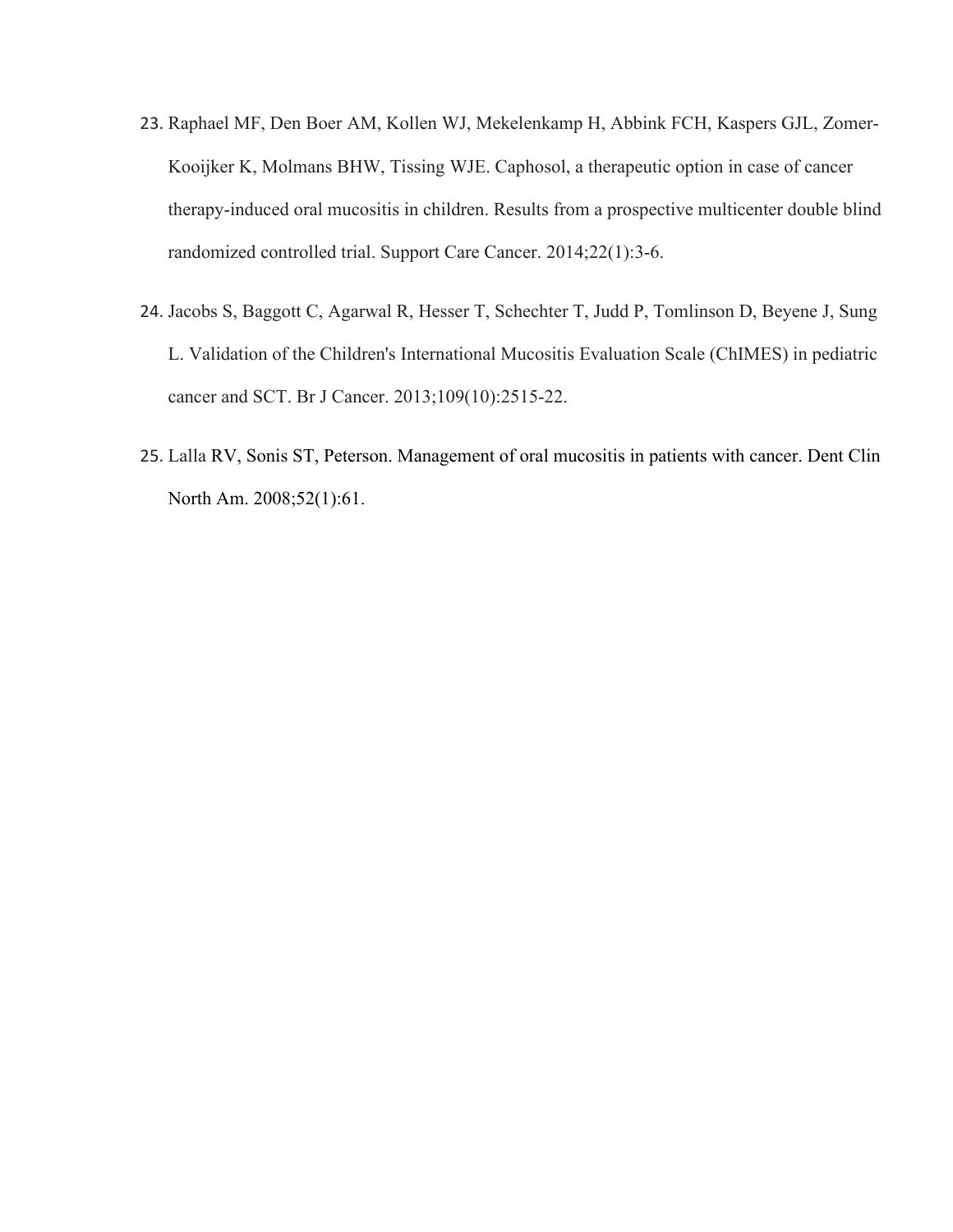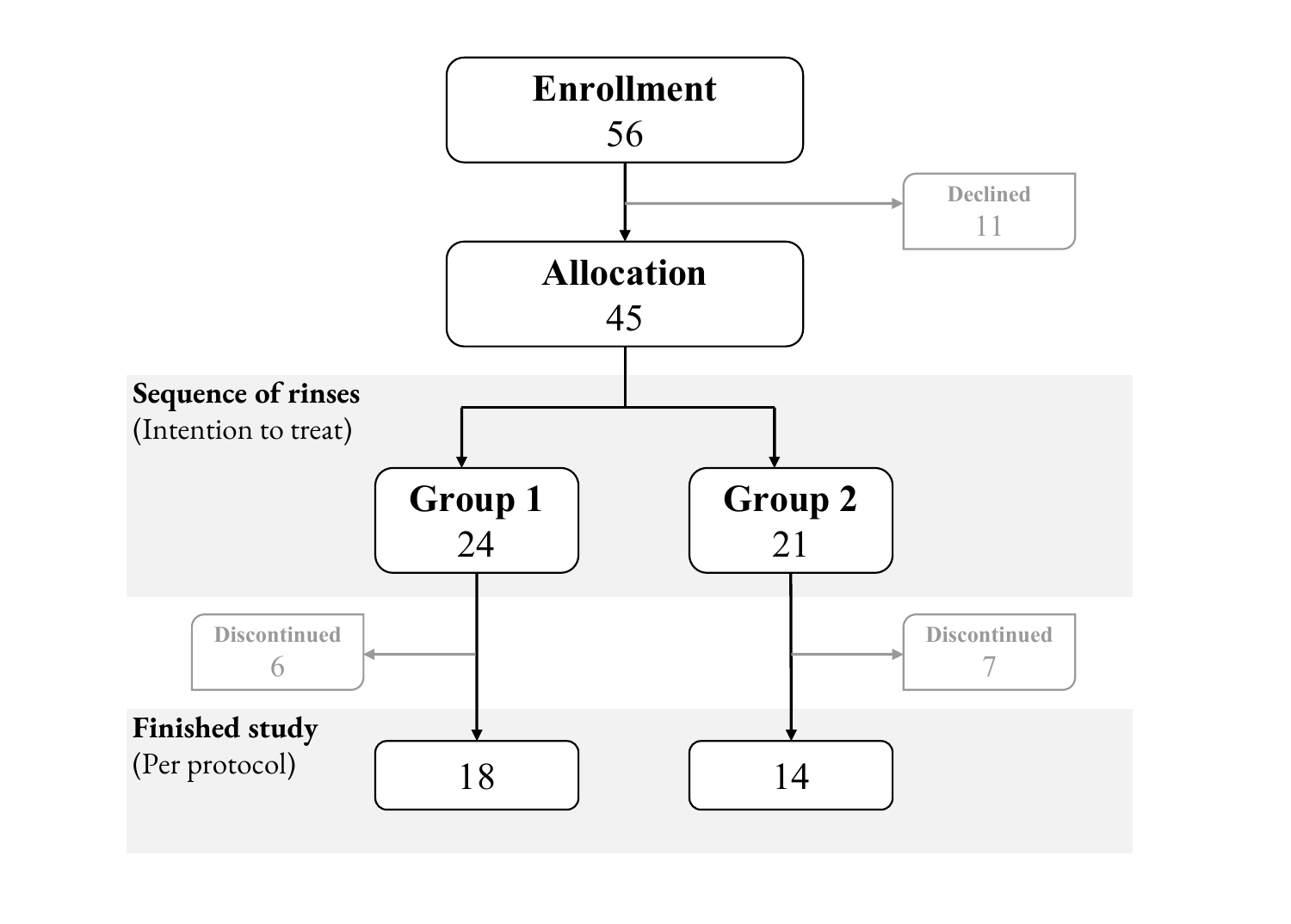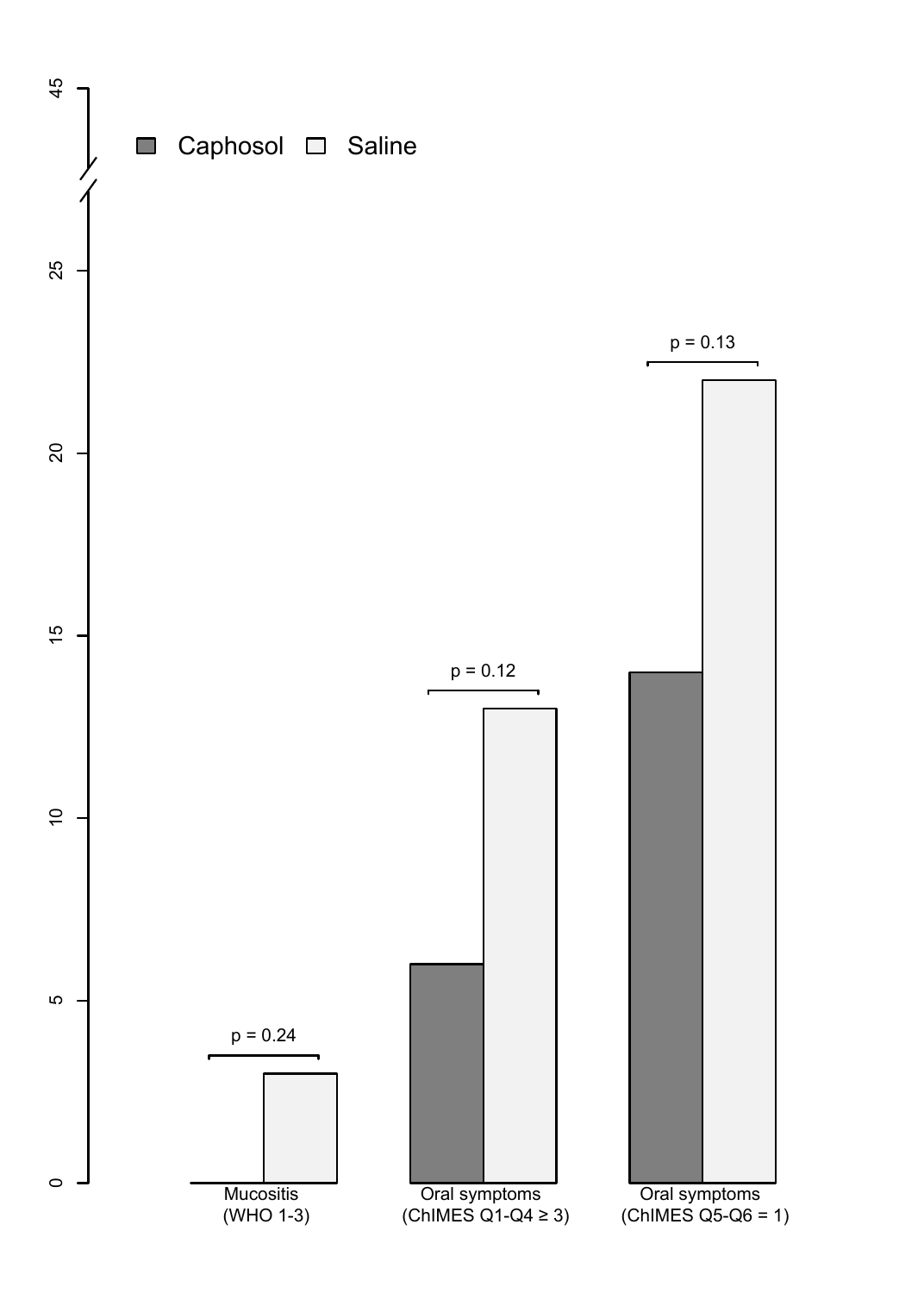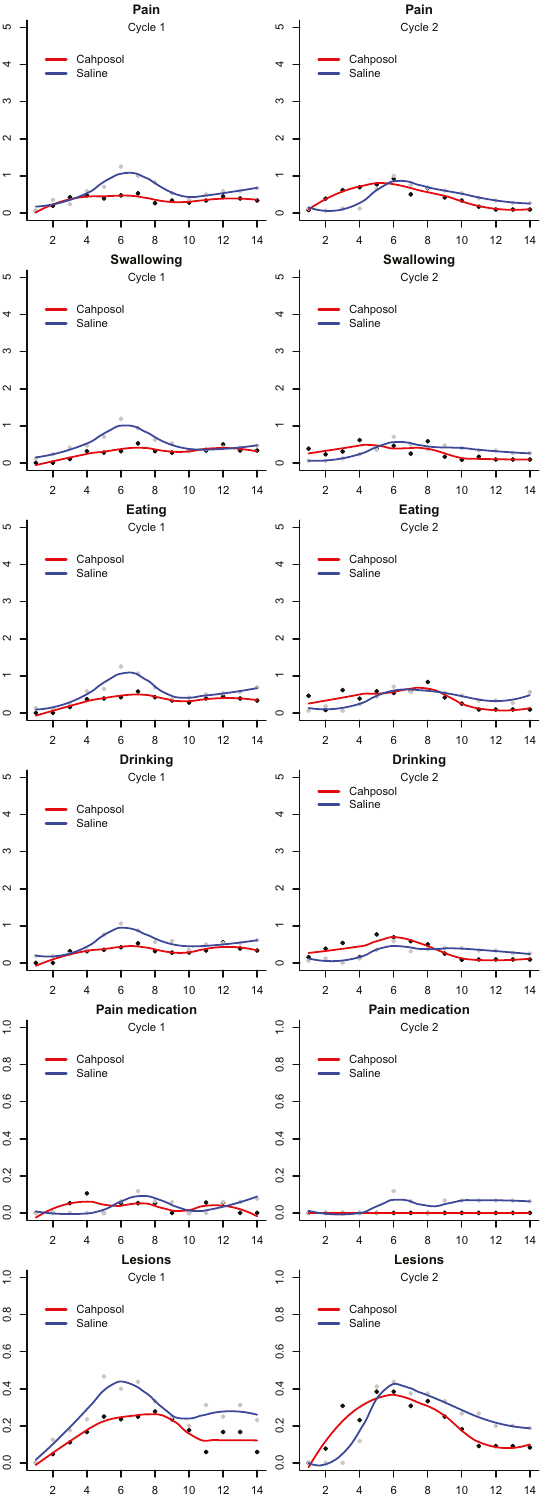TABLE 1. Baseline characteristics of the study cohort by rinse order allocation

|                                | TOTAL $(n=45)$ | Group 1 (n=24)                | Group 2 (n=21)                |
|--------------------------------|----------------|-------------------------------|-------------------------------|
|                                |                | Caphosol $\rightarrow$ Saline | Saline $\rightarrow$ Caphosol |
|                                |                |                               |                               |
| Age, Median(range)             | 6.5(2.1, 17.1) | 6.0(2.1, 14.7)                | $7.2$ $(3.1, 17.1)$           |
| Sex, $N(\%)$                   |                |                               |                               |
| Female                         | 20(44%)        | 13 $(54%)$                    | 7(33%)                        |
| Male                           | 25(56%)        | 11 $(46%)$                    | 14 $(67%)$                    |
| Diagnosis, $N\frac{\%}{\%}$    |                |                               |                               |
| Hematological malignancy       | 28 (62%)       | 13 $(54%)$                    | 15 $(71%)$                    |
| Solid tumor                    | 7(16%)         | 4(17%)                        | 3(14%)                        |
| CNS tumor                      | 10(22%)        | 7(29%)                        | 3(14%)                        |
| Discontinued, $N\frac{\%}{\%}$ | 13 (29%)       | 6(25%)                        | 7(33%)                        |
| Cycle 1                        |                |                               |                               |
| Treatment, $N(\%)$             |                |                               |                               |
| High-dose methotrexate         | $27(60\%)$     | 13(54%)                       | 14 (67%)                      |
| Other chemotherapy             | 18 $(40\%)$    | 11 $(46%)$                    | 7(33%)                        |
| Blood values, median(IQR)      |                |                               |                               |
| WBC (10 <sup>9</sup> /l)       | 3.8(2.8, 5.2)  | 3.5(2.8, 4.6)                 | 3.9(3.3, 5.3)                 |
| ANC $(10^9/1)$                 | 1.6(0.9, 2.3)  | 1.6(0.9, 2.1)                 | 1.5(0.9, 2.3)                 |
| $CRP$ (mg/l)                   | 0(0, 3)        | 0(0, 1)                       | 0(0, 4.4)                     |
| Cycle 2                        |                |                               |                               |
| Treatment, $N(\%)$             |                |                               |                               |
| High-dose methotrexate         | $27(60\%)$     | 14 (58%)                      | 13 (62%)                      |
| Other chemotherapy             | 17(38%)        | 10(42%)                       | 7(33%)                        |
| Not available <sup>a</sup>     | 1(2%)          | $0(0\%)$                      | 1(5%)                         |
| Blood values, median $(IQR)$   |                |                               |                               |
| WBC (10 <sup>9</sup> /l)       | 3(1.9, 4.6)    | $2.5$ (1.9, 4.3)              | 3.3(2.3, 4.6)                 |
| ANC $(10^9/1)$                 | 1.2 (0.7, 2.1) | 1.1 $(0.8, 2)$                | 1.4(0.6, 2.1)                 |
| $CRP$ (mg/l)                   | 0(0, 1.8)      | 0(0, 1.4)                     | 0(0, 4.6)                     |
|                                |                |                               |                               |

CRP values coded as <5 or <1 were treated as zeros.

<sup>a</sup> Subject had finished his treatment protocol before the second chemotherapy cycle.

CNS - Central nervous system IQR - Interquartile range WBC - White blood cell count ANC - Absolute neutrophil count CRP - C-reactive protein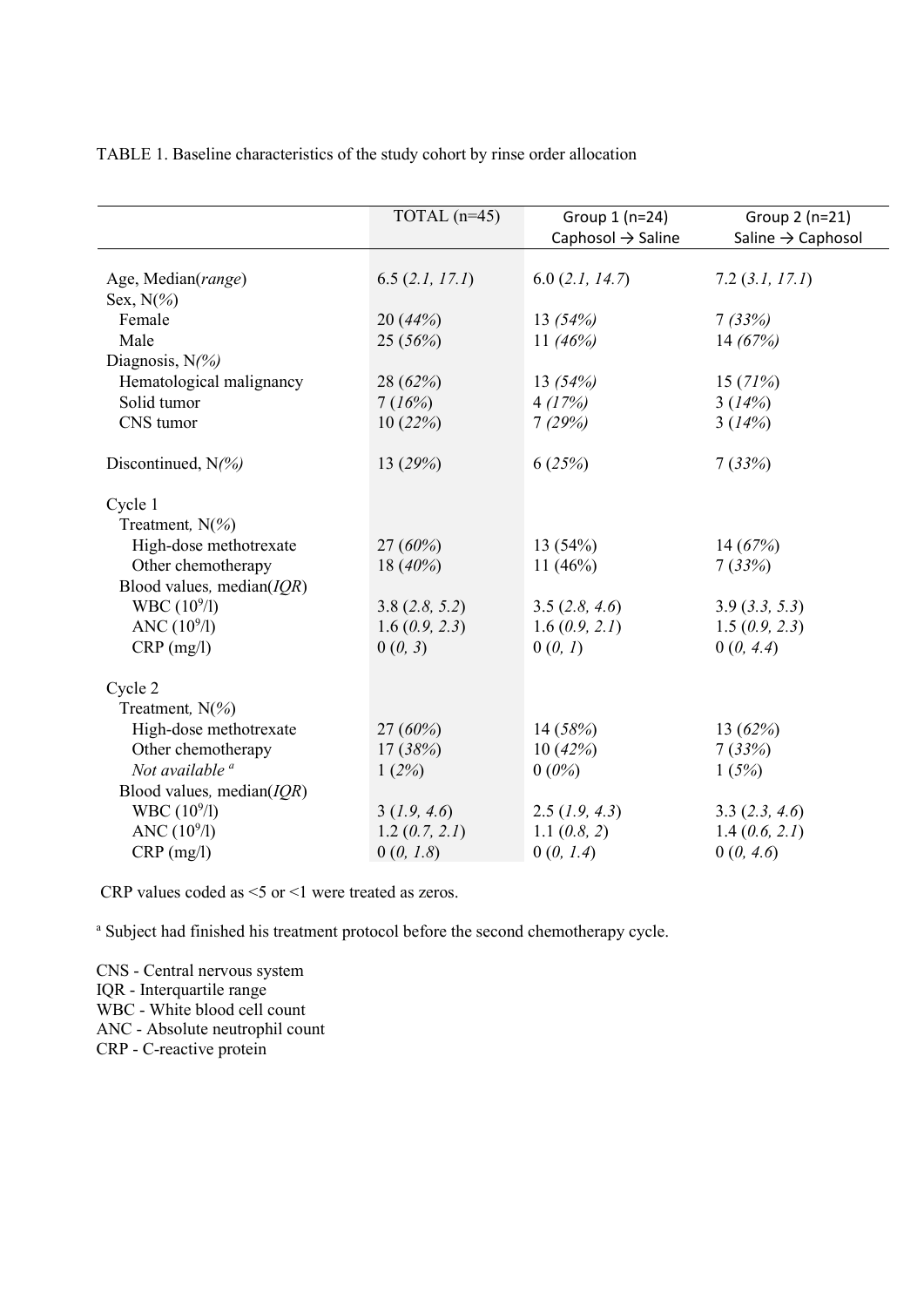|                    | Total        | Caphosol         | Saline       | Adjusted p-value |
|--------------------|--------------|------------------|--------------|------------------|
|                    | Mean $(SE)$  | Mean $(SE)$      | Mean $(SE)$  |                  |
|                    |              |                  |              |                  |
| Group 1            |              | Cycle 1          | Cycle 2      |                  |
| Use of rinse       | 21.9(0.45)   | 22.8(0.54)       | 21.0(0.72)   | 0.02             |
| Pain               | 5.2 $(0.58)$ | 4.7 $(0.62)$     | 5.7 $(1.04)$ | $\mathbf{1}$     |
| Swallowing         | 4.0 $(0.52)$ | 3.8 $(0.56)$     | 4.3 $(0.95)$ | $\mathbf{1}$     |
| Eating             | 4.7(0.53)    | 4.3 $(0.60)$     | 5.0 $(0.94)$ | $\mathbf{1}$     |
| Drinking           | 4.0(0.53)    | 4.3 $(0.66)$     | 3.8 $(0.89)$ | $\mathbf{1}$     |
| Pain medication    | 0.5(0.12)    | 0.4(0.15)        | 0.5(0.18)    | $\mathbf{1}$     |
| Lesions            | 2.6(0.25)    | 2.2(0.32)        | 3.1 $(0.38)$ | 0.06             |
|                    |              |                  |              |                  |
| Group 2            |              | Cycle 2          | Cycle 1      |                  |
| Use of rinse       | 22.8(0.42)   | 22.9(0.65)       | 22.7(0.55)   | $\mathbf{1}$     |
| Pain               | 7.0(0.72)    | 5.7 $(l.12)$     | 7.9(0.94)    | $\mathbf{1}$     |
| Swallowing         | 5.5 $(0.62)$ | 3.7(0.75)        | 6.9(0.93)    | < 0.001          |
| Eating             | 6.3 $(0.69)$ | 4.8 $(1.06)$     | 7.4(0.89)    | 0.36             |
| Drinking           | 5.9 $(0.65)$ | 4.4 $(0.97)$     | 6.9(0.87)    | 0.17             |
| Pain medication    | 0.3(0.09)    | $\boldsymbol{0}$ | 0.5(0.16)    |                  |
| Lesions            | 3.3(0.29)    | 2.8(0.42)        | 3.6 $(0.40)$ | 0.91             |
|                    |              |                  |              |                  |
|                    |              |                  |              |                  |
| <b>Both Groups</b> |              | Cycle $1&4$      | Cycle $1&4$  |                  |
| Use of rinse       | 22.3(0.31)   | 22.8(0.41)       | 21.8(0.45)   | 0.40             |
| Pain               | 6.0 $(0.45)$ | 5.1 $(0.58)$     | 6.8 $(0.69)$ | 0.10             |
| Swallowing         | 4.7 $(0.40)$ | 3.8 $(0.45)$     | 5.6 $(0.65)$ | 0.001            |
| Eating             | 5.4 $(0.42)$ | 4.6 $(0.55)$     | 6.2 $(0.64)$ | 0.06             |
| Drinking           | 4.8 $(0.41)$ | 4.3 $(0.56)$     | 5.3 $(0.62)$ | $\mathbf{1}$     |
| Pain medication    | 0.4(0.08)    | 0.3(0.09)        | 0.50(0.12)   | 0.17             |
| Lesions            | 2.9(0.19)    | 2.4(0.26)        | 3.4 $(0.27)$ | 0.004            |

TABLE 2 – AUC (area under curve) values for patient-reported ChIMES scores for saline and Caphosol rinses

For rinsing, the AUC-value's upper limit is 28 (7d) or 56 (14d). Respectively for pain, swallowing, eating and drinking, the upper limit is 70. As for the pain medication and lesions, the limit is 14.

AUC values and their standard deviations were calculated using R-package *PK*'s function *auc()*. The nullhypothesis tests were carried our using the *test()*-function from the same package.

All p-values were adjusted using the Bonferroni method with R's base function *p.adjust()*.